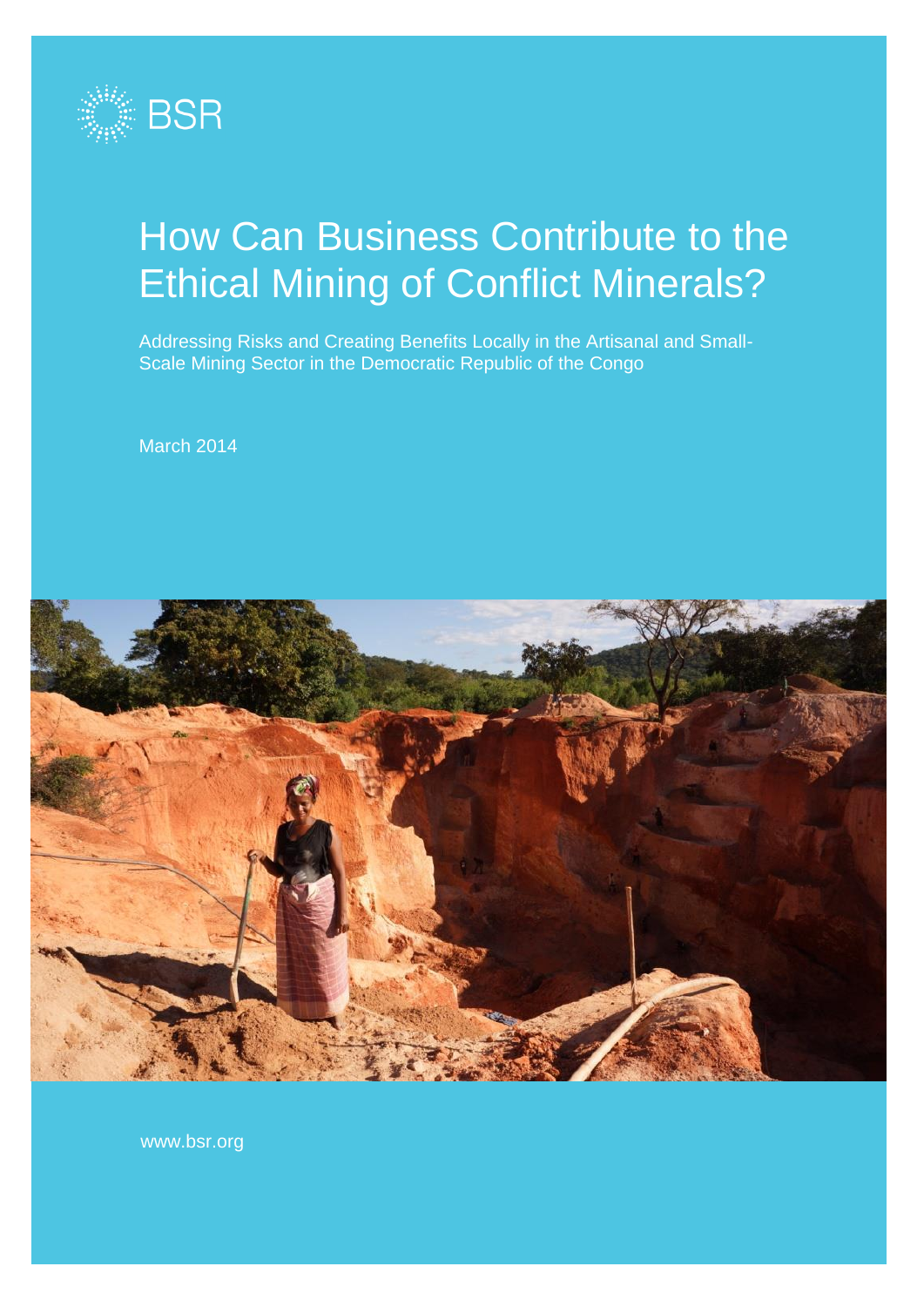### About This Working Paper

The sourcing of tin, tantalum, tungsten, and gold (3TG) from the Democratic Republic of the Congo (DRC) and adjoining countries has gained international attention in recent years because of the role that these materials can play in financing armed groups in the world's deadliest conflict since World War II. At the same time, the extraction of 3TGs from the DRC and wider African Great Lakes Region is dominated by artisanal and small-scale mining (ASM), and the livelihood of much of the region's population depends on the existence of a thriving, sustainable 3TG supply chain.

Recent legislation (principally Section 1502 of the U.S. Dodd–Frank Act) and other initiatives have spurred companies to improve the management of their supply chains as they seek to meet new reporting requirements. However, these efforts focus specifically on conflict, while myriad other significant social and environmental opportunities and concerns at ASM sites may be overlooked. Moreover, the lack of enforcement of existing regulations and the mismanagement of how 3TGs are produced, transported, and/or traded at the ASM site level can trigger socioeconomic and environmental instability and contribute to important human rights violations.

At BSR, we see the increased attention to supply chain due diligence as creating a unique opportunity for business both along the conflict mineral supply chain and those impacted by it, such as large-scale mining (LSM) companies operating in the DRC and surrounding regions, to take action in advancing local economies in a manner that contributes to a healthy society and environment. In doing so, businesses stand to benefit through improving the sustainability and stability of their supply chains, mitigating important reputational risks, and facilitating and strengthening their process of supply chain management.

To this end, BSR has developed this working paper outlining both the opportunities and constraints that miners in the DRC face as part of the preparations for an in-person meeting in early 2014 with relevant external stakeholders to explore how companies can extend their due diligence activities on conflict minerals beyond conflict itself. Our objective is to broaden our understanding of corporate risk mitigation related to conflict minerals by highlighting the importance to business of both addressing the root causes of risks and potentially contributing to positive local sustainable development for mining communities.

This working paper was financially supported by the GE Foundation and is based on a review of documents and on interviews with key experts listed in Appendix 2. It was prepared by consultants France Bourgouin and Marshall Chase, with the support of Qing Han. The authors would like to thank the interviewees for their contribution and assistance in data collection. Any errors that remain are those of the authors. Please direct comments or questions to France Bourgouin at [fbourgouin@bsr.org.](mailto:fbourgouin@bsr.org)

#### **DISCLAIMER**

BSR publishes occasional papers as a contribution to the understanding of the role of business in society and the trends related to corporate social responsibility and responsible business practices. BSR maintains a policy of not acting as a representative of its membership, nor does it endorse specific policies or standards. The views expressed in this publication are those of its authors and do not reflect those of BSR members.

#### **ABOUT BSR**

BSR works with its global network of more than 250 member companies to build a just and sustainable world. From its offices in Asia, Europe, and North and South America, BSR develops sustainable business strategies and solutions through consulting, research, and cross-sector collaboration. Visit [www.bsr.org](http://www.bsr.org/) for more information about BSR's more than 20 years of leadership in sustainability.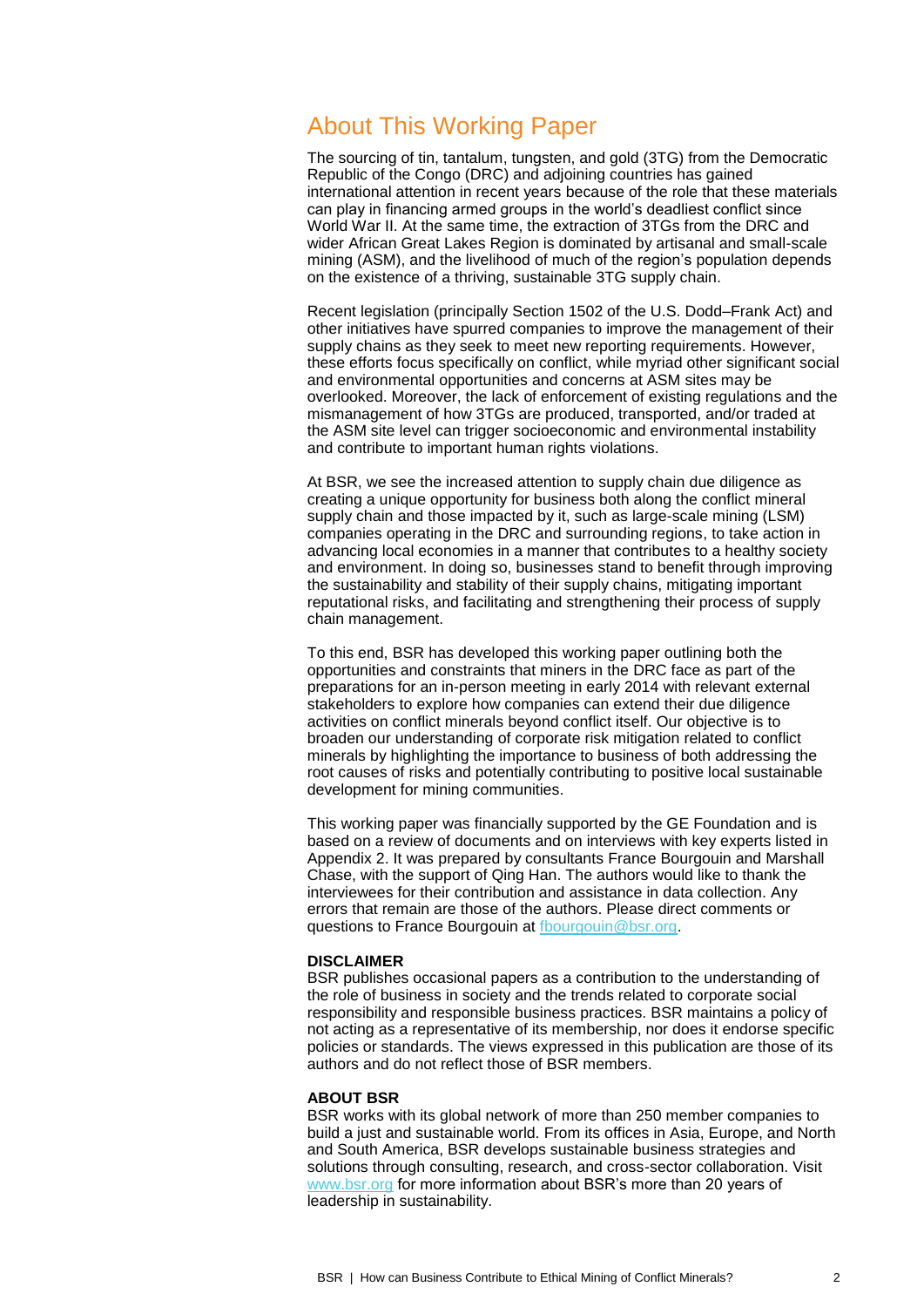## **Contents**

#### **4 Introduction**

#### **7 Understanding the ASM Sector**

What Is ASM? ASM Livelihoods and Opportunities ASM Social and Environmental Concerns Legal Framework and ASM Certification ASM and the Conflict Mineral Supply Chain

#### **15 Moving toward the Sustainable Sourcing of DRC Minerals**

The Business Case for Engagement with ASM The ASM and LSM Relationship The Nexus of CMSC Companies and ASM LSM and CMSC Companies Contribute to an Inclusive Economy

#### **19 Addressing Child Labor on ASM Sites: An Opportunity for Business Leadership**

Workshop: Responsible Multistakeholder Action on Development and Capacity Building in Eastern DRC

### **21 References**

- **23 Appendix 1: An Overview of the ASM Sector**
- **26 Appendix 2: List of Interviewees**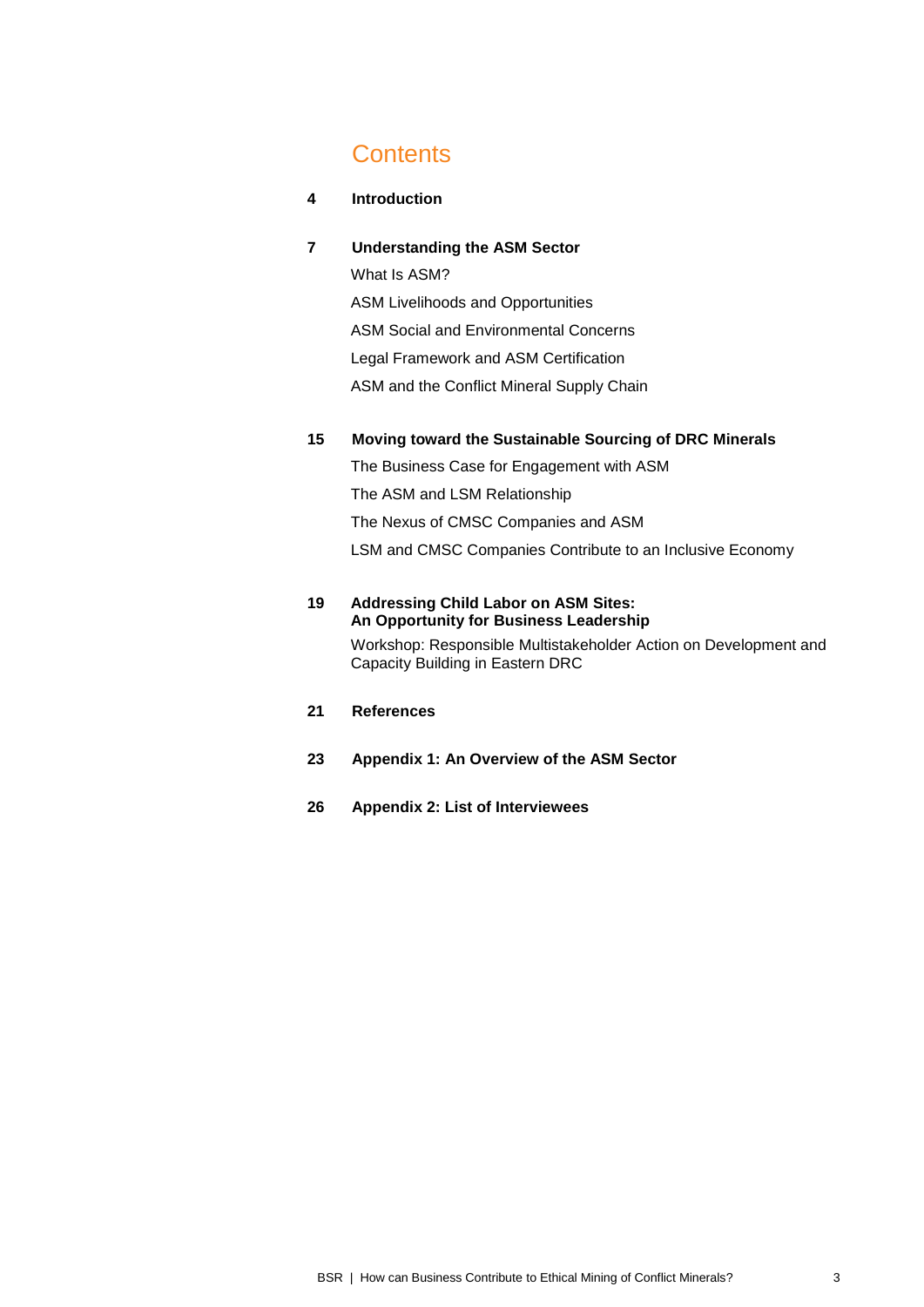### **Introduction**

Tremendous strides have been made in recent years to raise awareness of the ethical and sustainability concerns in sourcing so-called conflict minerals (tin, tantalum, tungsten, or gold [3TG]) from the Democratic Republic of the Congo (DRC) and the African Great Lakes region.<sup>1</sup> These minerals' extraction and trade may illegally finance armed groups, conflict, and related atrocities in the region. Governments, NGOs, and humanitarian activists, as well as the private sectors throughout the United States, Europe, and Africa, have built regulatory frameworks and stimulated the global market for responsibly sourced minerals. As part of this shift, major manufacturing companies whose products may contain 3TG are increasingly developing elaborate due diligence mechanisms to trace their use of these materials to their source.



We are at a critical turning point in addressing the sustainability of conflict minerals. New standards for reporting on them are being implemented and, as such, key actors along the 3TG supply chain need to meet certain requirements in order to continue to be a part of these global supply chains. A primary concern for companies sourcing 3TG has been whether revenues from mining are being used to finance violence and insurrection activities in the DRC. Companies are looking to eliminate the use of minerals that are financing conflict in order to declare their products "conflict free."

Yet tracing minerals throughout supply chains to understand their potential connection to armed conflict is merely one step in the global endeavor to improve the ethical standing of 3TG sourcing. In the context of supply chain due diligence, regardless of whether revenues are financing militia activities, other deeply embedded sustainability issues regarding the current social, labor, and environmental standards at mine sites represent a risk to corporate operations, supply chains, and reputations. The extraction of 3TG from the Great Lakes region is dominated by artisanal and small-scale mining (ASM), a sector with an often tarnished reputation because of its generally inadequate labor standards, unsafe working conditions, prominent use of child and forced labor, and significant damage it causes to the local environment. These issues will persist even in the absence of conflict.

1

 $1$  Countries in the African Great Lakes region include Burundi, the Democratic Republic of the Congo, Kenya, Rwanda, Tanzania, and Uganda.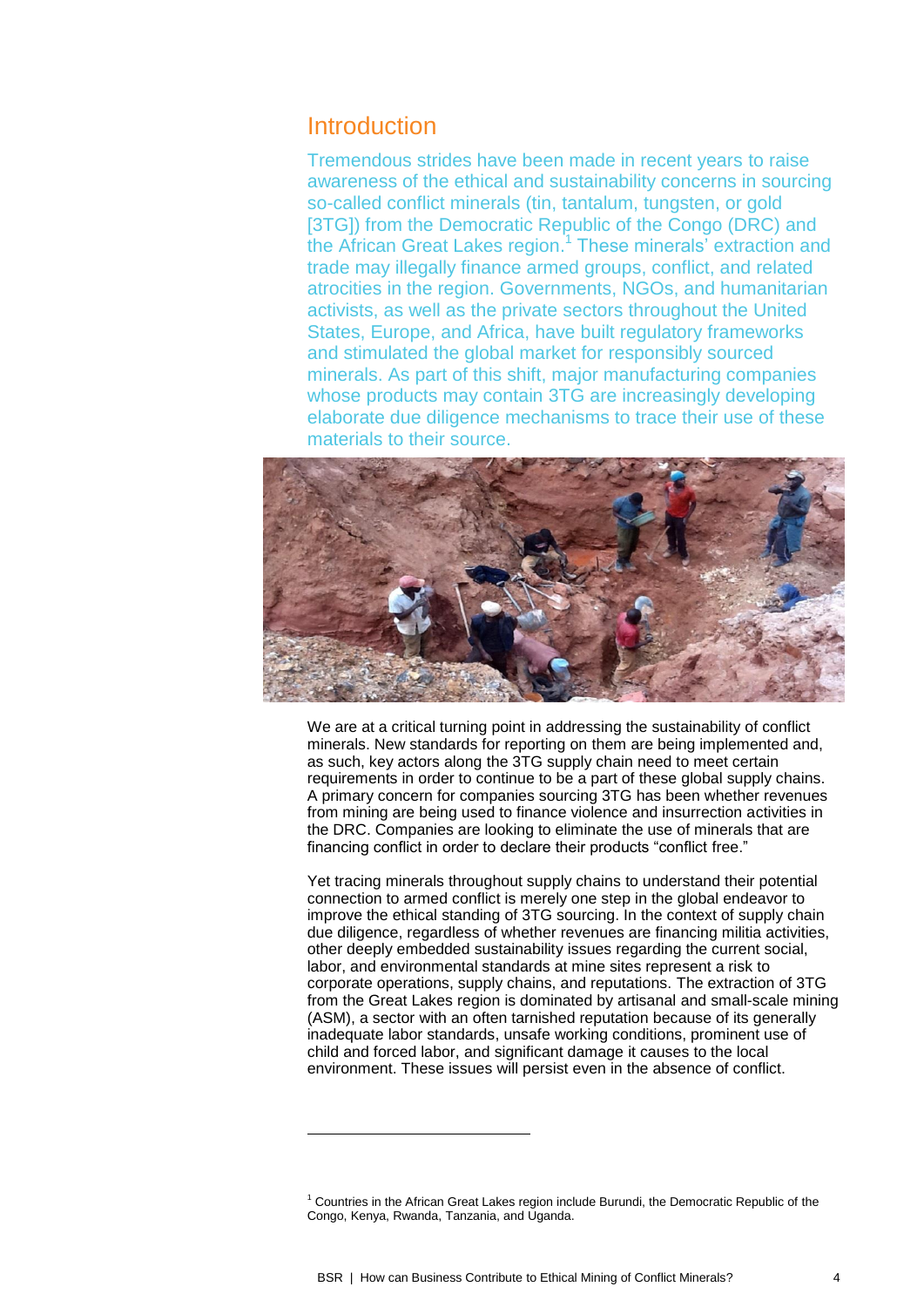ASM activities, however, also represent an important livelihood to millions of Africans and, if they are performed in a just and sustainable way, can lead to positive human rights impacts and contribute to a more inclusive economy. The mining of 3TG in particular represents a significant economic activity that connects rural populations to global supply chains. By approaching concerns about 3TG sourcing with a comprehensive understanding of the development potential and broader social and environmental risks in the ASM sector, rather than looking exclusively through the lens of conflict, companies, governments, and NGOs have a unique opportunity to support the development of stable supply chains. While doing so, they can also contribute positively to the economic growth and prosperity of communities.

Multinational companies have an important leadership role to play in addressing the social and environmental challenges linked with the production and sourcing of 3TG. By looking beyond supply chain transparency and working to address some of the fundamental sustainability risks and opportunities of ASM sites producing 3TG, businesses will not only promote greater stability in their supply chains, reduce risk, and maximize company benefits, but they will also generate important community development opportunities and foster inclusive economic growth. Engaging with the ASM sector offers businesses along the conflict minerals supply chain a pioneering way to demonstrate their commitment to respecting human rights through ethical sourcing practices.

Promoting a vibrant, ethical ASM sector is not only of interest to companies along the conflict minerals supply chain. Large-scale mining (LSM) companies have long recognized the important role they can play in contributing to improving the human rights and livelihoods of the many people who depend on the ASM sector. Industry and development practitioners have recognized the establishment of a healthy, prosperous ASM sector as critical to stimulating local economic growth and alleviating poverty in many resource-rich African countries. As such, there have been numerous initiatives over the past several years to help the ASM sector develop and improve, while addressing important social and environmental concerns often associated with it.

The sourcing of 3TG from the DRC and its region thus offers a significant opportunity to support local development in mining communities. This sector's viability represents an important potential vehicle for alleviating poverty and fostering socioeconomic growth. To improve business actions aimed at developing sustainable 3TG supply chains, we must develop a deeper understanding of the opportunities and challenges associated with this type of mining. It behooves us, therefore, to explore the specific roles companies play throughout the conflict minerals supply chain, not only in supporting the development of ethical sourcing, but also contributing positively to local economic growth and prosperity.

Building upon BSR's previous work on the topic, $2$  this working paper reviews the key opportunities and challenges facing the ASM production of 3TG. It takes a new approach to current business risks related to sourcing conflict minerals from the DRC by looking beyond the practices of supply chain traceability to highlight the ways in which global businesses could begin to address and mitigate risks at the root level.

We begin by providing an understanding of the ASM sector as it pertains to the sourcing of 3TG in order to highlight how ASM activities could foster socioeconomic development in the DRC and the Great Lakes region in Africa

1

 $2$  See "Going Beyond the Supply Chain in the Democratic Republic of the Congo: Responsible Multistakeholder Action on Development and Capacity-Building in Eastern DRC," BSR, February 2012, www.bsr.org/en/our-insights/report-view/going-beyond-the-supply-chain-in-thedemocratic-republic-of-congo.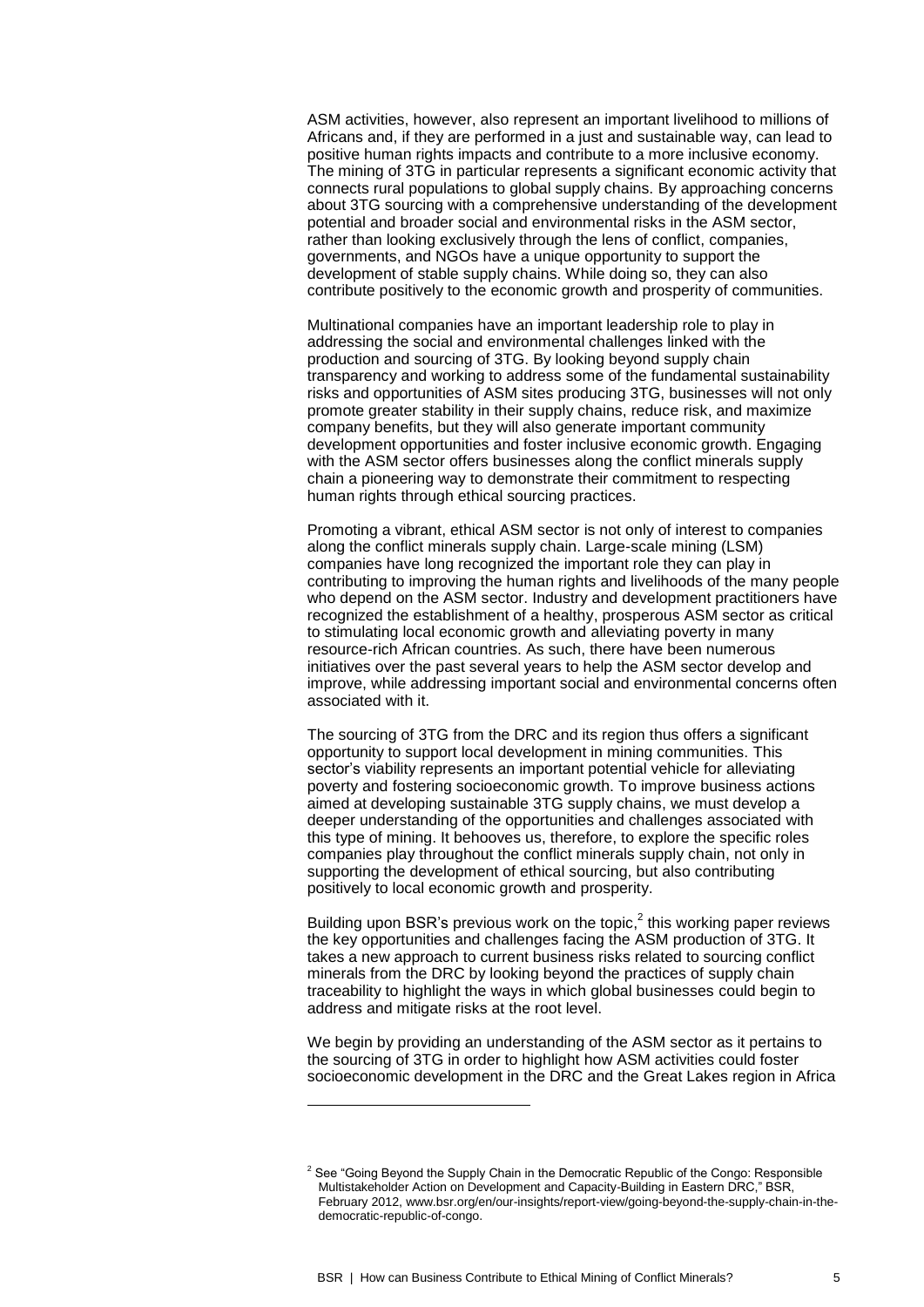more generally. Against this backdrop, we then present opportunities for engagement and leadership by multinational companies and others, calling out the potential benefits of engagement to both business and local communities. We conclude by providing some recommendations for conducting a multistakeholder workshop in 2014 with the aim of securing companies' commitment to actively engage to address human rights issues, particularly child labor, on ASM sites in the DRC.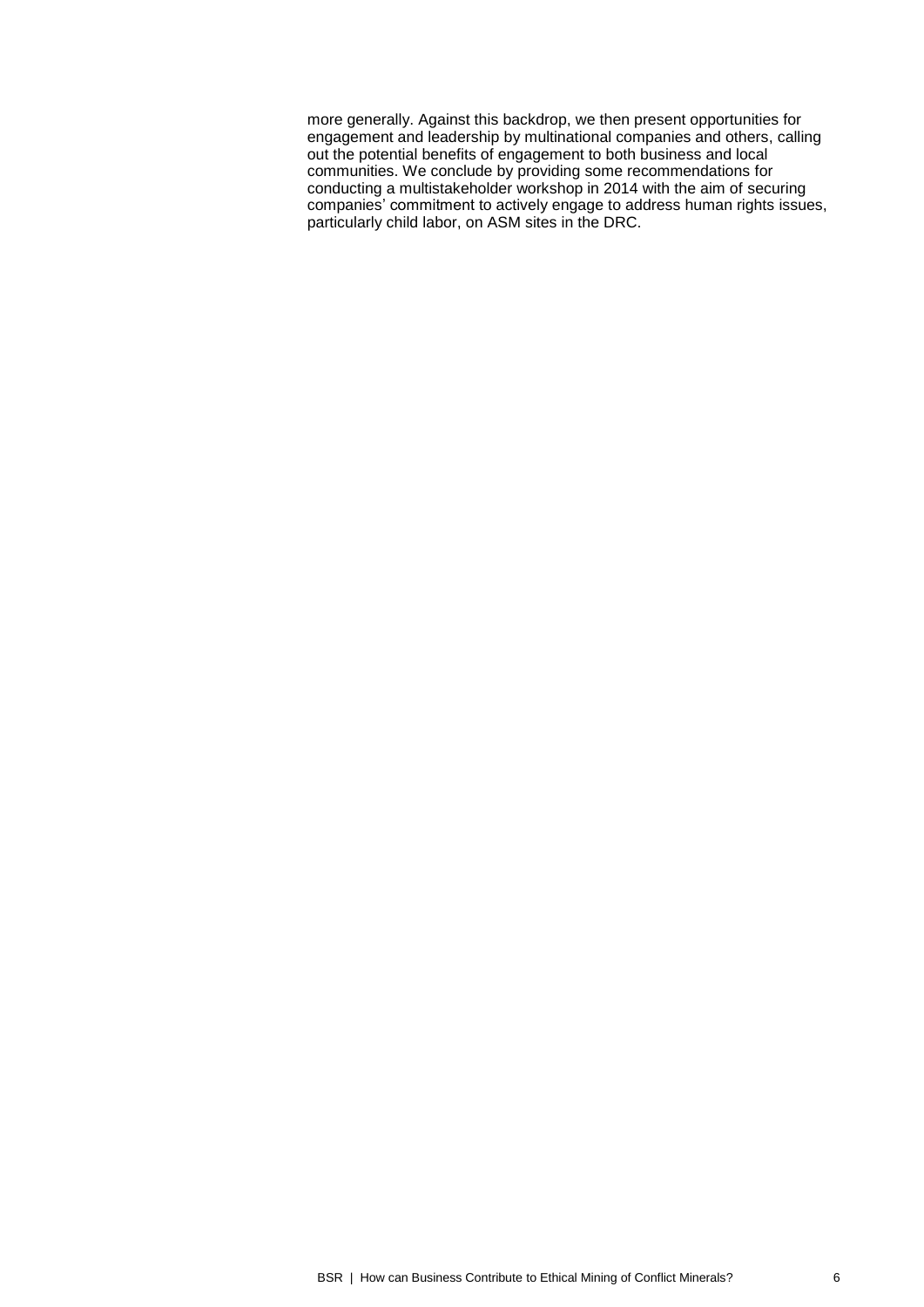# Understanding the ASM Sector

In order to understand the relevance of looking at the ASM sector as part of a broader management strategy for the conflict minerals supply chain, we must first clearly define this sector and highlight its potential benefits and challenges. This section provides an overview of the ASM sector and discusses both its potential to support inclusive economic growth and the major challenges it must overcome to achieve that goal. From here, we can then consider the opportunity for business to harness the potential of ASM in a way that improves rural livelihoods, stimulates entrepreneurship in a socially and environmentally responsible manner, and promotes local and integrated national development.

#### What Is ASM?

ASM has no formal definition, but it is broadly understood to refer to mining activities that are labor intensive and limited in their use of capital, mechanization, and technology. In some countries, a distinction is made between "artisanal mining," which is purely manual and on a very small scale, and "small-scale mining," which is more mechanized and on a larger scale or includes the presence of permanent installations. Definitions vary from country to country according to the local macroeconomic situation, geological framework, mining history, and legal conditions. Nevertheless, ASM is generally used in contrast to LSM, which usually refers to sites run by transnational companies and is both capital intensive and highly technical.

The sector has been growing over the past several years as demand for mineral resources has risen. Globally, the ASM sector exploits many kinds of minerals, ranging from diamonds and a variety of other gemstones to precious metals, such as gold and tantalite, and industrial minerals, including limestone for aggregate and agricultural purposes, clays, and many other nonmetallic minerals. It continues to make a significant contribution to global mineral extraction; it is estimated that 15–20 percent of global nonfuel mineral output worldwide is produced through ASM.<sup>3</sup> The sector produces approximately 80 percent of all sapphires, 25 percent of all tin, 20 percent of  $\frac{1}{2}$ all gold, and up to 20 percent of all diamonds.

ASM operates in more than 80 countries and has become integral to the economies of many mining countries in the developing world (see Figure 1). In Bolivia, for example, 32 percent of mineral exports come from ASM, and the sector provides 85 percent of total mining employment.<sup>5</sup> In some countries, ASM production equals or exceeds that of LSM. For example, in China, ASM produces 75 percent of the bauxite the country mines, and in Indonesia, ASM tin production equals that of LSM.<sup>6</sup> In Brazil, small-scale miners mine 84 percent of all construction and building materials. In Ecuador and Ghana, ASM produces 65 and 27 percent of all gold, respectively.

- <sup>3</sup> Villegas et al. 2012
- 4 Ibid.

1

 $<sup>5</sup>$  ILO, 2005: 6.</sup> <sup>6</sup> MMSD, 2002: 318.

ASM is a critical contributor to the global economy and supply chains. Production includes:

- » 15–20 percent of all minerals
- » 25 percent of tin
- » 20 percent of gold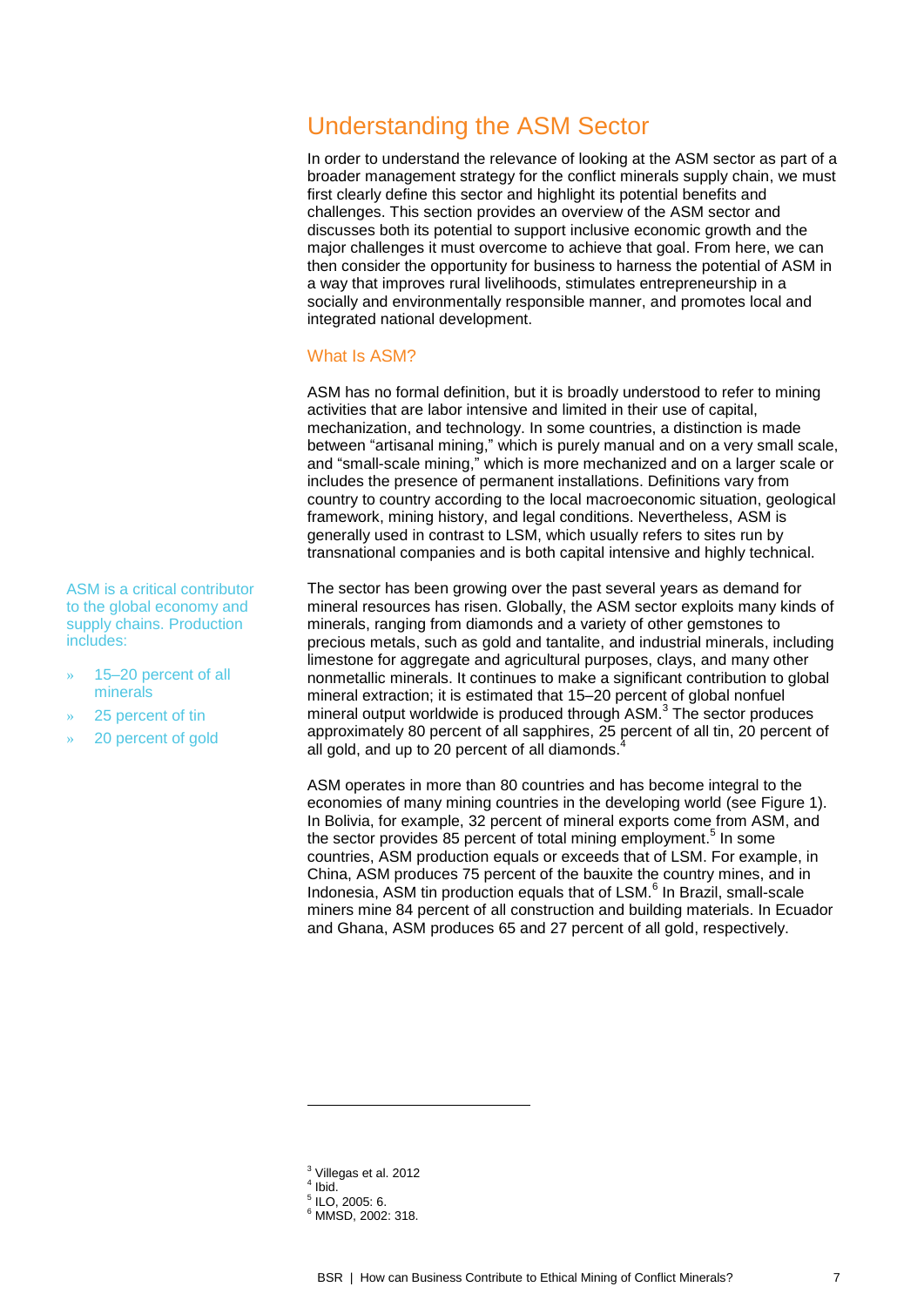**Figure 1: Artisanal and Small-Scale Miners around the World**



*Source:* International Council on Mining and Metals (ICMM), 2005; reproduced from the World Bank's Communities and Small-Scale Mining Initiative (CASM), www.artisanalmining.org.

The political and legal framework guiding ASM varies from country to country. ASM is often thought to be linked to the informal economy and, as such, can easily be mistaken for an illegal activity. However, ASM activities in many places are in fact a legal, recognized form of mineral extraction prevalent in many mineral-rich developing countries. Indeed, as the legal status of ASM and their status in national mining policies differ from country to country, thus leading to complexities in the overall understanding of the legality and security of tenure of ASM<sup>7</sup>. Tapping into the sector's potential by improving productivity and sustainability performance on sites and by promoting its integration into global supply chains can only help change the often negative perceptions people have of it.

#### ASM Livelihoods and Opportunities

ASM activities occur in some of the most remote areas in the world, where infrastructure and possibilities for other formal economic activities are limited. Because of these characteristics, ASM is increasingly recognized as playing a key role in alleviating poverty, increasing community capital, and diversifying local economies in many rural and developing regions.<sup>8</sup>

Compared to LSM, which is capital intensive, ASM is a labor-intensive economic activity that generates a living for many more miners and their families. Globally, ASM directly involves 20 to 30 million people, with its gold mining employing an estimated 15 million people alone.<sup>9</sup> More importantly, ASM activities are believed to indirectly provide a livelihood for many times that number of people,<sup>10</sup> most of whom live in developing countries. In the DRC, the livelihoods of as many as 8 to 10 million people depend on the mining sector, much of which is ASM.<sup>11</sup>

The ASM sector offers clear opportunities for fostering socioeconomic development and alleviating poverty. If it is well-functioning, the sector serves the following roles:

-

Improving ASM's environmental and social impact can support its formalization as both a key component of global supply chains and a significant source of economic opportunity for countries and communities.

 $7$  For a discussion about the different legal and illegal categorizations of the ASM sector, refer to Appendix 1.

<sup>8</sup> Hilson, 2002. Bryceson and Jønsson, 2013. Bourgouin, 2013.

<sup>9</sup> Telmer, 2009.

<sup>10</sup> Buxton, 2012.

<sup>&</sup>lt;sup>11</sup> The World Bank, 2008.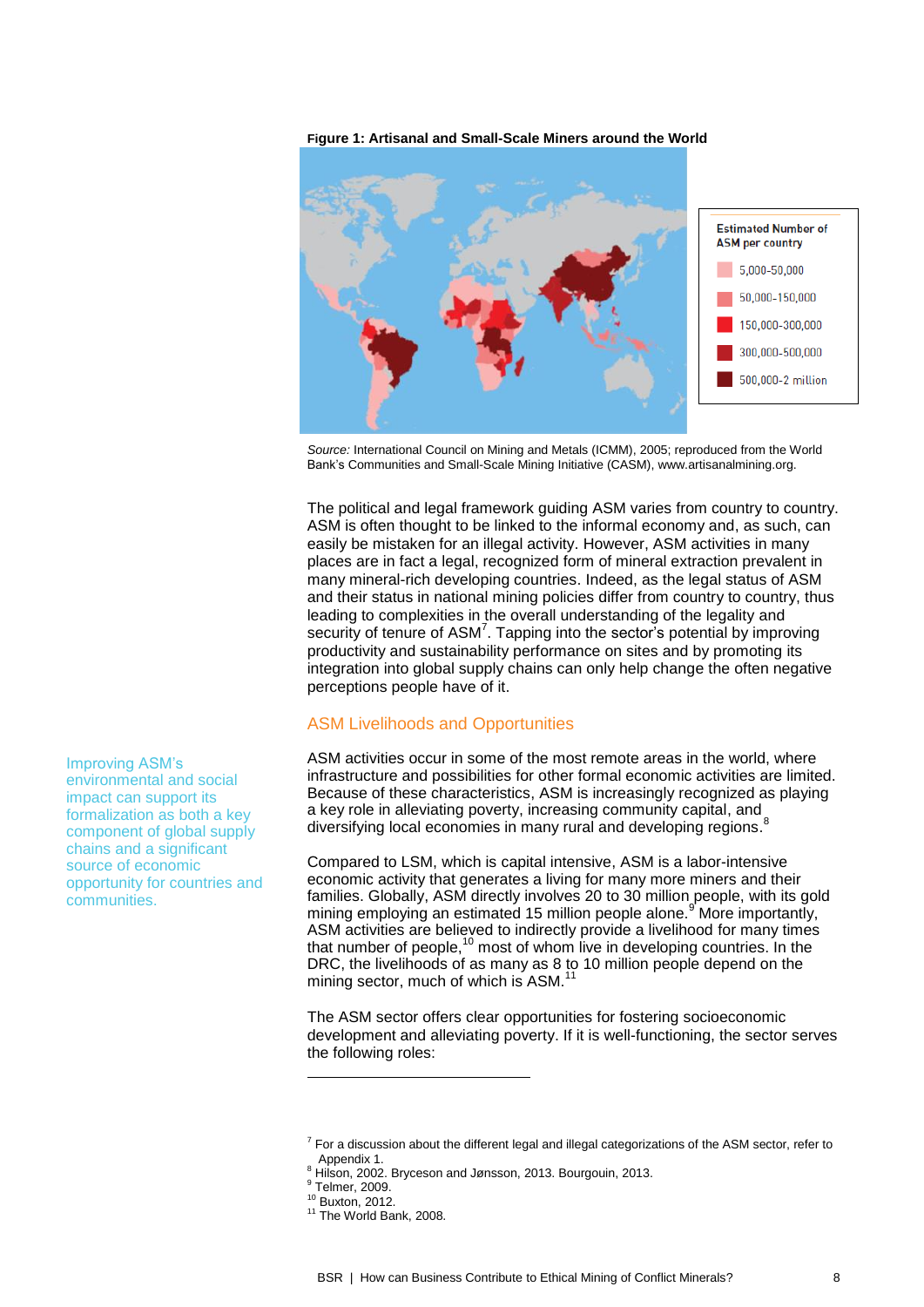- As a reliable source of employment with higher wages than those paid for other rural livelihoods, such as forestry or agriculture, it presents rural poor people an opportunity to increase their per capita income.
- As a labor-intensive sector, it could employ more people and thus have a broader impact throughout mining communities.
- » As a sector that often develops in extremely remote rural areas that have limited infrastructure or industrial development, ASM activities represent an important opportunity for communities to engage in formal labor and both contribute to and benefit from engagement with the global economy.

ASM occurs in some of the most remote areas in the world and involves some of the world's poorest people. Mining in these areas often constitutes the principle motor for development, often creating complementary opportunities for other local business opportunities as revenues are often reinvested in the regions.<sup>12</sup> ASM can generate significant local purchasing power and lead to a demand for locally produced goods and services (food, tools, equipment, housing, and infrastructure).

Because artisanal and small-scale miners earn relatively high wages compared to people pursuing other rural livelihoods, such as agriculture, forestry, or construction, working in the ASM sector is often very appealing. Plus mining developments often attract migrant and seasonal laborers. In many cases, it also represents an opportunity for employment for retrenched workers from large-scale mines. Moreover, it is estimated that women account for as much as 30 percent of the sector's workers and are involved in all activities associated with artisanal mining.<sup>13</sup> The sector can serve as a meaningful way to contribute to the creation of a more inclusive economy by connecting rural populations to the broader global economy.

Considered from the perspective of poverty reduction, transforming ASM could be an important opportunity for improving conditions in rural and remote areas, especially where there are few alternative livelihoods. Thus addressing some of the fundamental sustainability challenges on ASM sites has great potential to:

- » positively impact rural poor people;
- » support many people as a labor-intensive sector;
- » develop regions that lack infrastructure; and
- » support other economic opportunities.

#### ASM Social and Environmental Concerns

While a well-functioning ASM sector has a recognizable potential to improve rural livelihoods and alleviate poverty, its effects on local communities are not always positive. The sector's viability is often limited by its lack of infrastructure and poor access to technology, finance, and markets.

It continues to face many social and environmental challenges that prevent it from contributing to local development in a meaningful way. In the DRC and around the world, ASM's poor labor conditions and violations of basic human rights, as well as the significant damage it can do to the local environment, have often tarnished its reputation. These challenges need to be tackled holistically if ASM is to be transformed into a means of sustainable development. The principle issues include:

<sup>&</sup>lt;sup>12</sup> Hentschel et al., 2002.

<sup>13</sup> Hilson, 2002.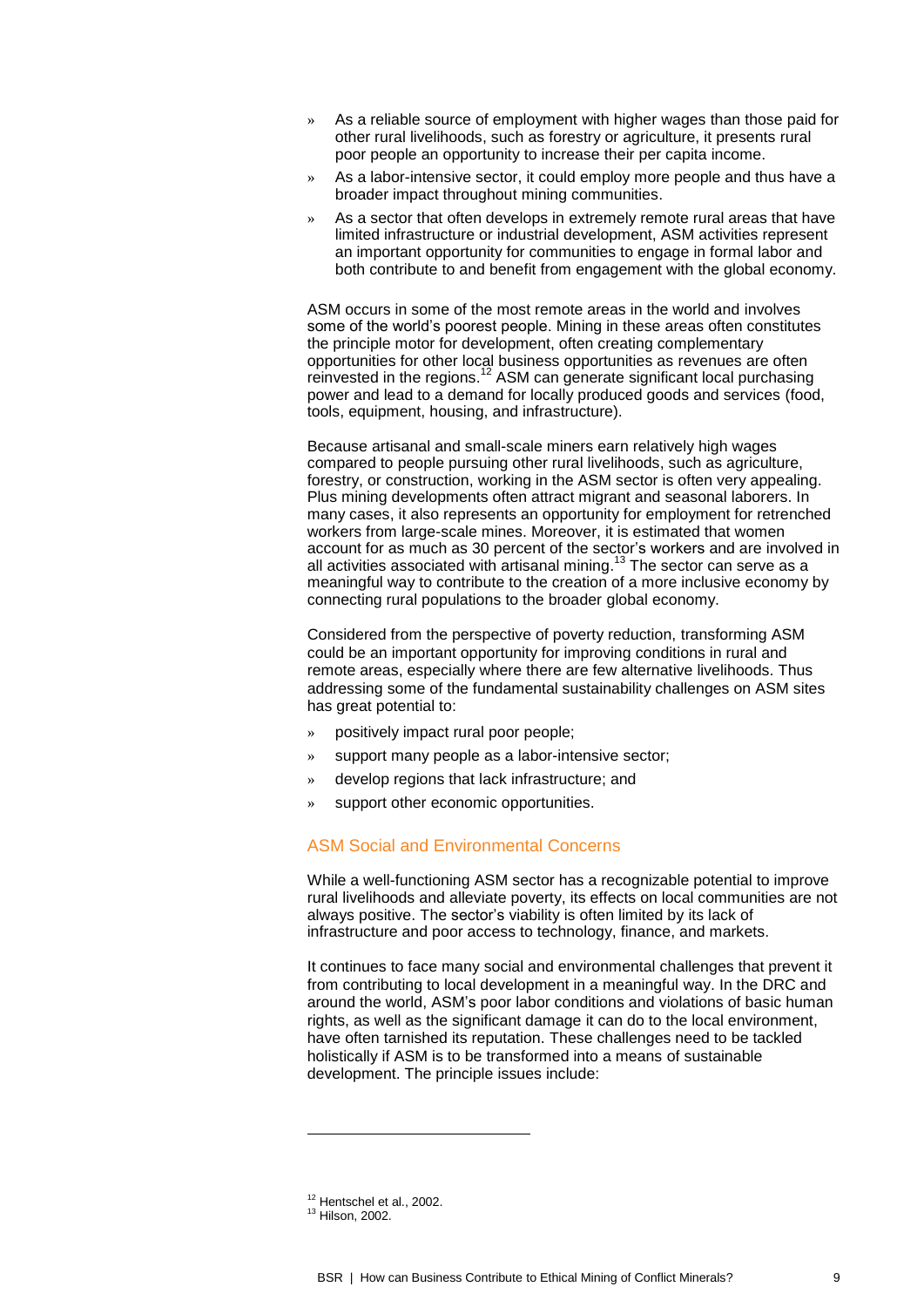ASM may contribute to several issues in company supply chains, including human rights violations and environmental damage.

- » Many countries **lack policy frameworks** that adequately accommodate ASM, impinging on their ability to operate. For example, the process of applying for mining rights usually favors LSM companies to the extent that ASM frequently operates without security of tenure. <sup>14</sup> This favoritism, in turn, impacts the ability of ASM enterprises to borrow and invest. Furthermore, without formal mineral rights, small-scale miners can end up trespassing on legal concessions, thereby provoking local disputes.
- » **Environmental damage** through erosion and deforestation of protected areas, biodiversity loss, and water pollution are often associated with ASM. ASM gold mining is widely known to be one of the world's biggest sources of mercury pollution. Moreover, mining operations are often abandoned once the ore that is easily extracted is removed, and sites are rarely rehabilitated.
- » The sector often **lacks organization and access to inputs and services.** As a result, it does not receive the support it needs to address its fundamental structural challenges in order to ensure that it contributes to people's well-being and to sustainable development. This lack of access can contribute to **land use disputes.**

<sup>&</sup>lt;sup>14</sup> Bourgouin, 2013.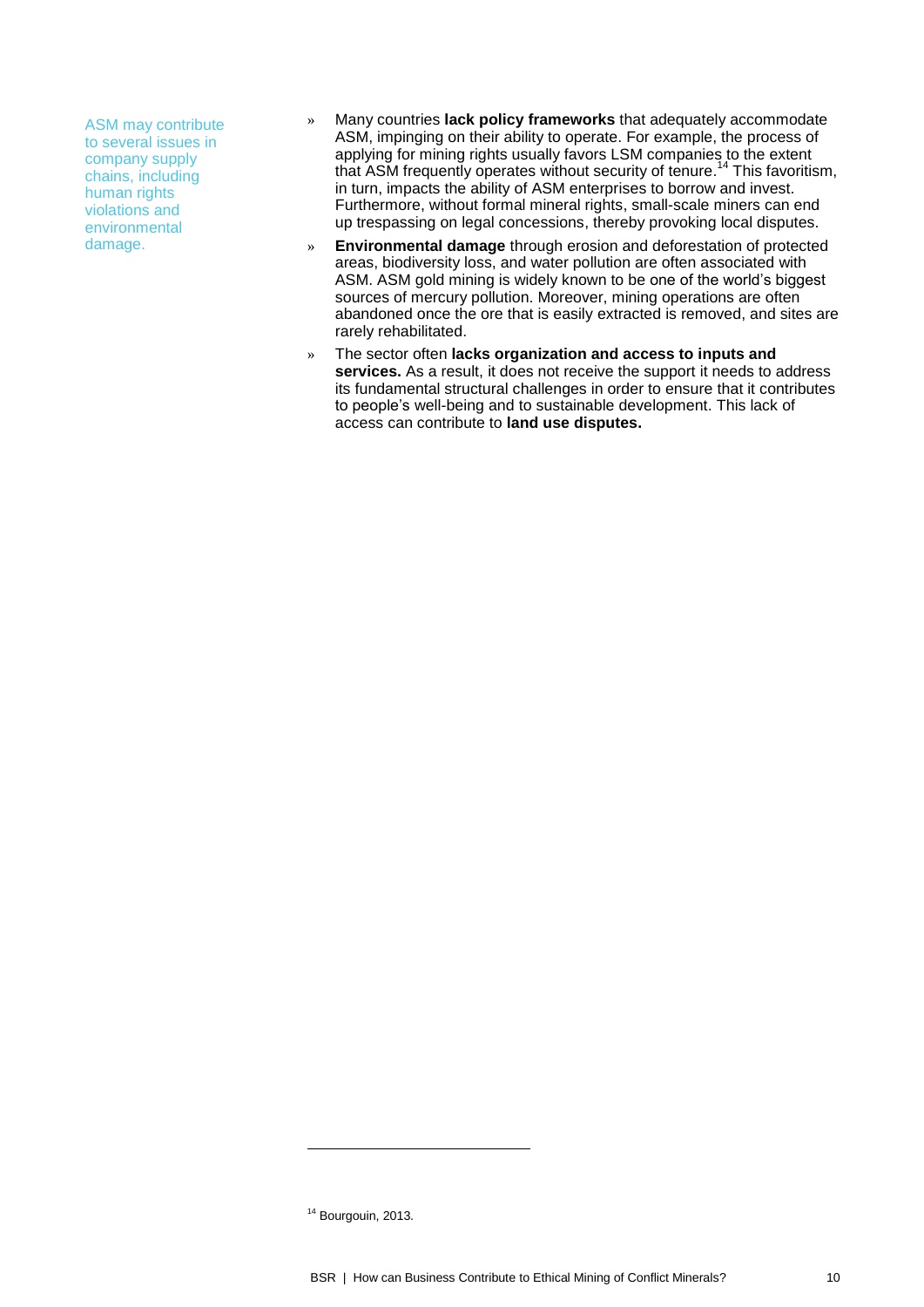#### **Box 1: Child Labor and Conflict Minerals in the DRC**

Child labor, in particular, is one of the most prevalent and troubling concerns related to ASM in the Great Lakes region and in the DRC in particular. Child labor is rife in the DRC. According to data gathered by the UN Children's Fund (UNICEF), approximately 42 percent of children between ages 5 and 14 work, and in rural areas, as many as 46 percent of children work.

ASM is one of the worst forms of child labor because of the widespread and severe hazards associated with it, such as high rates of death, injury, and disease. <sup>1</sup> Children undertake arduous activities, such as heavy lifting, digging, ore haulage, and transport, as young as age six and begin working underground as young as age nine.<sup>2</sup> Child labor is one of a few key issues noted in the Organisation for Economic Co-operation and Development (OECD) Due Diligence Guidance for Responsible Sourcing of Minerals, as well as the recent Human Rights Watch (HRW) report on ASM in Tanzania.

Child labor can range from part-time help after school to full-time slavelike employment in the most hazardous conditions. Children can become involved in prostitution, drug and alcohol abuse, and violence. In the early 2000s, the International Labour Organization (ILO) estimated that 1 million children were artisanal miners. This number has likely increased given the threefold increase in the total number of people involved in ASM since then.

The hazardous working conditions under which ASM is carried out have a particularly negative impact on child laborers in the mines. Children are often used because they can crawl into small spaces when following the mineral veins, or they perform tasks, such as transporting ore to the mills or water. Moreover, children involved in the processing of ores are often exposed to high levels of toxins, such as mercury.

The ILO<sup>3</sup> identifies a number of structural challenges that lead to child labor in the ASM. Low barriers to entry, minimal mechanization, and the work's physical demands coupled with its low required education levels all make it easy to employ children. Plus access tunnels may be so small that only children can fit into them.

According to Pact<sup>4</sup>, the prevalence of child labor on ASM sites in the DRC provides a comprehensive overview of one of the key human rights issues facing the ASM sector more broadly. Pact's research revealed that children are working at all points of the supply chain—with mineral extraction directly, the processing and transportation of minerals, and trading.

 $<sup>1</sup>$  ILO, 2005.</sup> <sup>2</sup> MMSD, 2002: 24.  $3$  ILO, 2005: 2-3. <sup>4</sup> PACT, 2013.

- » **Human rights violations** present some of the more prevalent troubling concerns related to ASM in the DRC and Great Lakes region in particular. These violations include the use of **child labor** (see Box 1), inadequate labor standards, and occupational and community health and safety concerns. Miners are often subject to **hazardous working conditions** (risk of cave-ins and rockfall), long hours, exposure to toxins, inadequate sanitation facilities, and environmental contamination.
- » ASM communities often face broader **societal problems,** such as increased crime and theft, nuisance vandalism, alcohol and drug abuse, and a rise in sex-trade activities and the concomitant health risks, including the risk of contracting HIV/AIDS.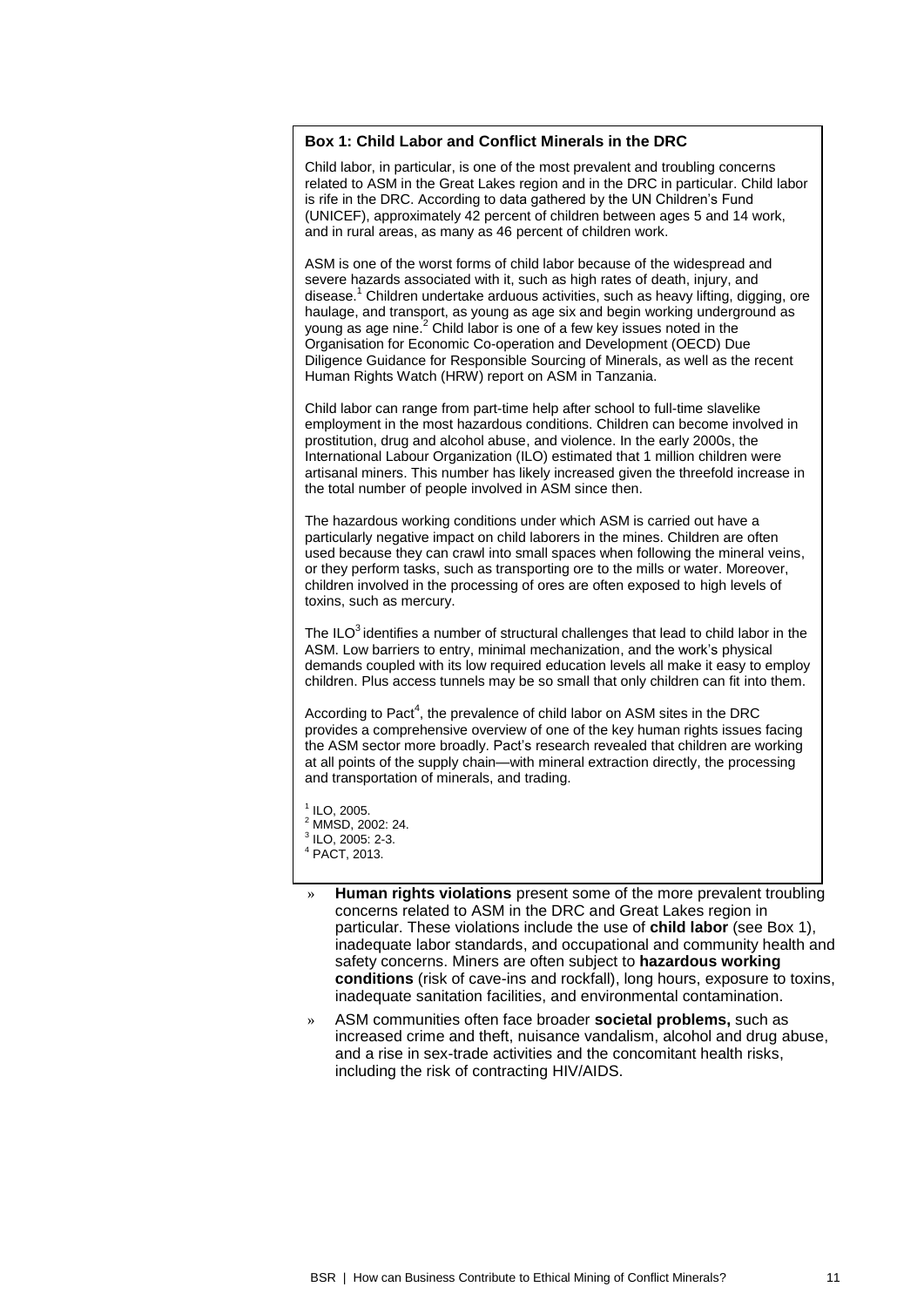#### Both LSMs and

manufacturers with ASM products in their supply chains can play a role in supporting ASM certification efforts and legal frameworks, thus supporting greater market access for environmentally and socially preferable raw materials, more responsible supply chains, and sustainable local development.

#### Legal Framework and ASM Certification

There is no international legal framework specific to ASM, and generally speaking, knowledge of ASM issues among policy makers around the world tends to be quite poor compared to their understanding of other sectors, though the political will to support ASM as an engine of development is beginning to grow.<sup>15</sup> Where there is solid on-the-ground experience, it is often not well documented, shared, or organized. The policies developed in response to ASM rarely reflect a thorough understanding from the full range of its stakeholders, particularly from the miners and their communities, and the policies are often not properly implemented.<sup>16</sup> When compared to the LSM sector or to sustainable development more generally, ASM has very few multistakeholder spaces where committed individuals and organizations can come together to build trust, learn, innovate, and find shared solutions to challenges.

Despite this scale of need, many development donors and programs do not engage with the sector; rather, they often perceive ASM livelihoods as undesirable and fear that engaging with this sector may perpetuate illegal or dangerous activities. As a result, ASM continues to be underfunded and neglected compared to other rural, poverty-driven activities, such as smallscale agriculture, forestry, and fisheries. All three of those were mentioned in the 2012 post-Rio+20 Future We Want vision as important contributors to sustainable development. Artisanal and small-scale miners were not mentioned at any point in that document.<sup>17</sup>

A long-standing barrier to progress is the inadequate knowledge-policy interface on ASM issues, which perpetuates weak political leadership and fuels distrust between key actors. Nevertheless, international initiatives in both sustainable development and mining are increasingly looking at ways to improve the ASM sector to harness its development potential. (See Appendix 1 for a more thorough overview of the ASM sector and relevant codes and conventions.)

In addition, there have been recent efforts to bring ASM into mainstream economic life by introducing various support programs and certification schemes. Some relevant mining codes and conventions include:

- » ICMM's 10 [Principles](http://www.icmm.com/our-work/sustainable-development-framework/10-principles)
- » [Kimberly](http://www.kimberleyprocess.com/) Process
- » Global Reporting Initiative's (GRI) Mining and Metals [Supplement](https://www.globalreporting.org/reporting/sector-guidance/mining-and-metals/Pages/default.aspx)
- » ILO No. 182 Worst Forms of Child Labour [Convention](http://www.ilo.org/ipec/facts/ILOconventionsonchildlabour/lang--en/index.htm)

In recognition of this potential, the World Bank's CASM,<sup>18</sup> launched in 2001, sought to improve the general understanding of the sector and led the way to spur increased interest in seeing its sustainable development. CASM envisioned a positive livelihoods approach to ASM by responding to the need for cross-disciplinary solutions and improved coordination among the major stakeholders. Unfortunately, funding constraints restricted the initiative's impact and eventually led to its closure, although the World Bank continues to invest through technical assistance and capacity-building events.

In building on the past efforts of initiatives, such as CASM, and more recent initiatives, such as those of the International Institute for Environment and Development (IIED, see Box 2), business has a unique opportunity to

<sup>&</sup>lt;sup>15</sup> Siegel and Viega, 2009.

<sup>&</sup>lt;sup>16</sup> Bourgouin, 2013.

<sup>17</sup> United Nations, 2012.

<sup>&</sup>lt;sup>18</sup> See references in Appendix 1 for further information on CASM, as well as the recognition of the potential role of the ASM sector to alleviate poverty and support inclusive growth.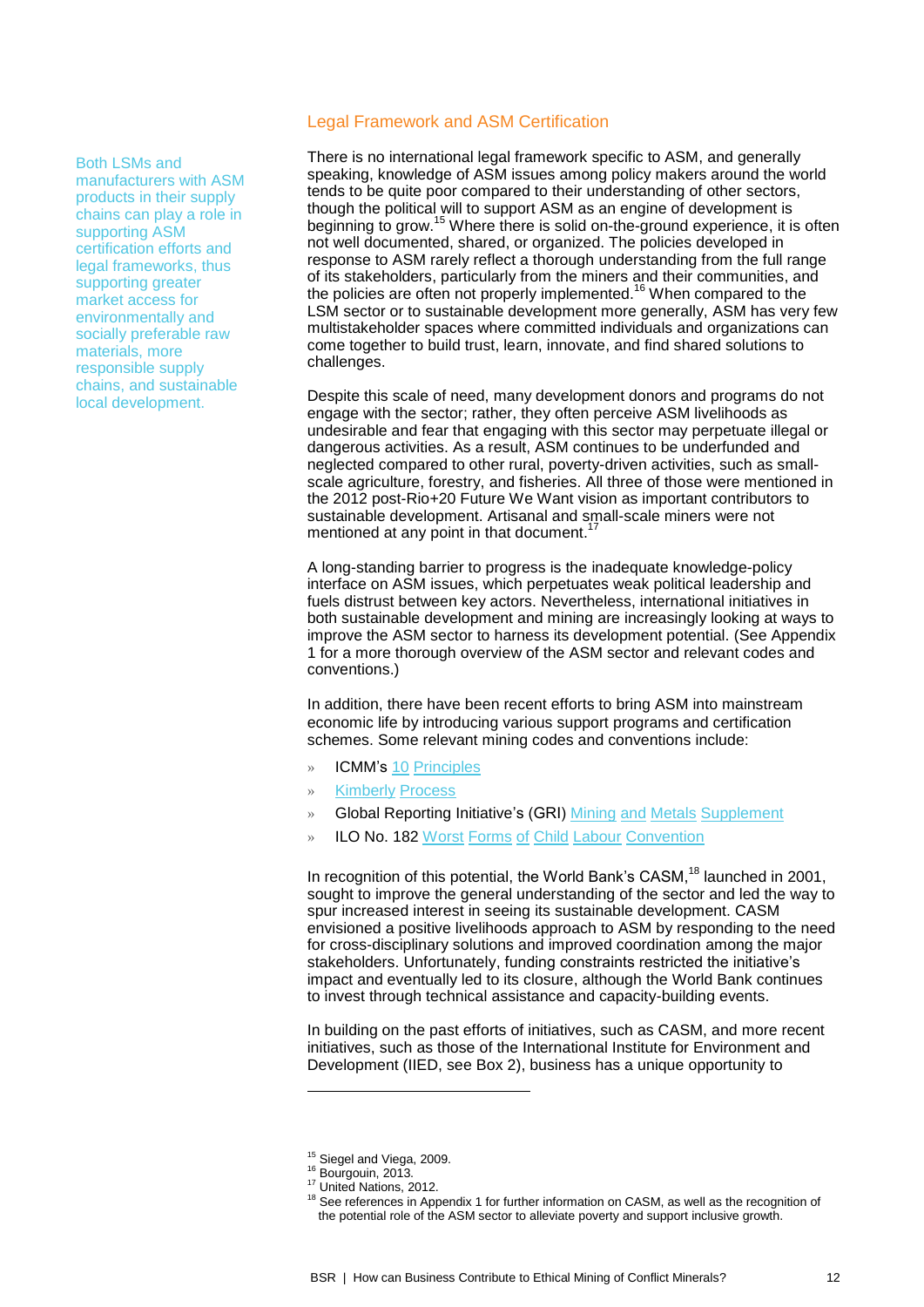contribute to viable rural livelihoods through ASM in the Great Lakes region, thereby further strengthening international efforts to certify minerals as conflict free.

#### **Box 2: Scaling Up Certification in ASM**

A report published recently by the IIED as part of their Sustainable Market series discusses the outlook for sustainable development in the ASM sector and suggests that voluntary market certification schemes are part of the solution. According to the report, governments are realizing that growing demand for mineral resources continues to spur small-scale mining activities. However, ASM's frequent violations of basic human rights, exacerbation of pollution, and corruption have often tarnished its reputation. Because tense relations between mining companies and the ASM can hinder community engagement efforts, helping vulnerable and marginalized artisanal and small-scale miners achieve economic development and supporting good social and environmental practices could be mutually beneficial.

According to the report, governments, businesses, and civil society groups that are seeking to ensure the ASM sector's sustainable development should learn from market-led certification schemes, such as FairTrade and Fairmined Gold. The price premium offered to ASM groups gives them an economic incentive to invest in cleaner production techniques and local development projects, which will in turn improve the sector's social and environmental impacts. The report concludes that there are more opportunities to leverage LSM companies to capacitate ASM and integrate their products into certified supply chains.

### ASM and the Conflict Mineral Supply Chain

As noted above, the ASM sector is an important contributor to global supply chains generally, particularly of conflict minerals from the DRC and the African Great Lakes region, where the production of 3TG is largely done by the ASM sector. According to a 2010 study,<sup>19</sup> most LSM activity in the DRC remains in the prospecting, exploration, feasibility, or development stages; industrial production has yet to make a major contribution to the country's mineral production.

The ASM sector supplies the smelters that prepare raw materials for manufacturing, usually through a host of intermediaries, such as traders, exporters, and agents. Nonstate armed groups may own, control, or extort money at any point, including mines, along this chain in the region. Because of this complexity and risk "upstream" from smelters (that is, between a smelter and the mines supplying the raw material) *and* because of the comparatively small number of smelters handling these materials, companies wishing to ensure that their supply chains comply with new regulations are focused on using smelters that do not purchase material from sources that may help fund conflict. Recent efforts to create certification schemes for conflict minerals, such as the International Conference on the Great Lakes Region (ICGLR) certification process, seek to provide recognizable international standards and to reassure multinational companies sourcing these materials. However, if the mineral certification processes that have recently begun in Rwanda and the DRC are completed inadequately, multinational corporations upstream may stop purchasing minerals from the region that cannot be credibly certified as conflict free.

-

are predominantly ASM products, companies should try to ensure that their policies to address conflict minerals do not unnecessarily restrict ASM market access.

Although conflict minerals

<sup>&</sup>lt;sup>19</sup> The World Bank, 2010.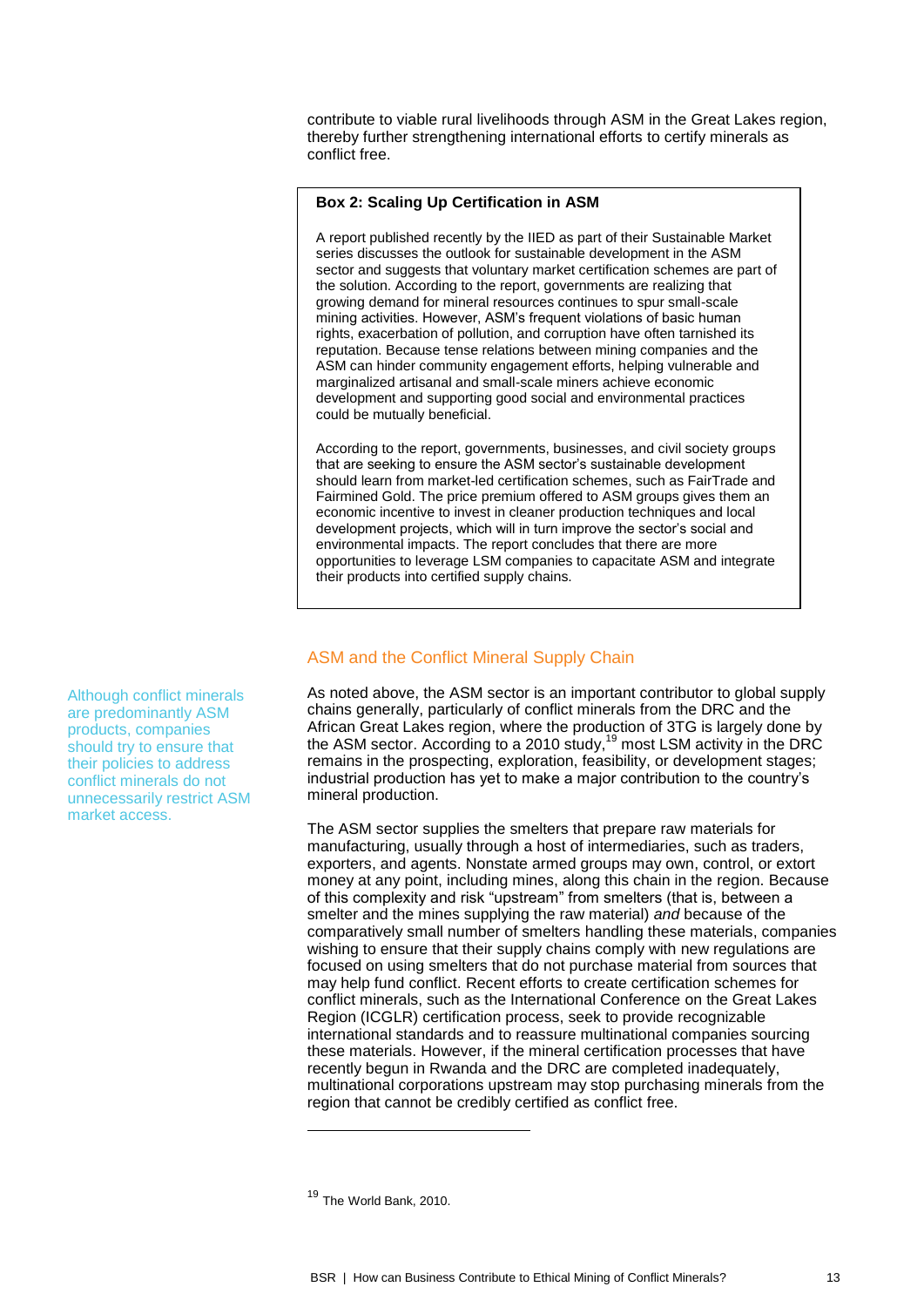Because tracing minerals through the supply chain in the ASM sector can be difficult, smelters may choose to source exclusively from larger mines. In other words, ASM sites could be increasingly excluded from global supply chains of 3TG as a result of supply chain reporting requirements and good faith efforts to ensure that supply chains are conflict free. As noted in Apple's recent supplier sustainability report and a range of other industry efforts, in the process of supply chain due diligence, it is important for companies to ensure that maintaining a conflict-free supply chain does not inadvertently contribute to exclusion of vulnerable populations by further limiting ASM miners' access to markets. Rather, we need to improve our understanding of the ASM sector and its production of 3TG and ensure that it is not only unrelated to conflict, but also that ASM operations improve their sustainability performance in general and continue to be included into the global economy.

There is one important caveat concerning certification schemes, especially in the context of conflict minerals. The ability for a company to claim that its production is "conflict free" represents a significant improvement in how we look at global supply chains and ASM issues in the DRC. It not only shows increased awareness of the predicament of many rural poor people in Africa, but it demonstrates the desire of business to alleviate and prevent conflict.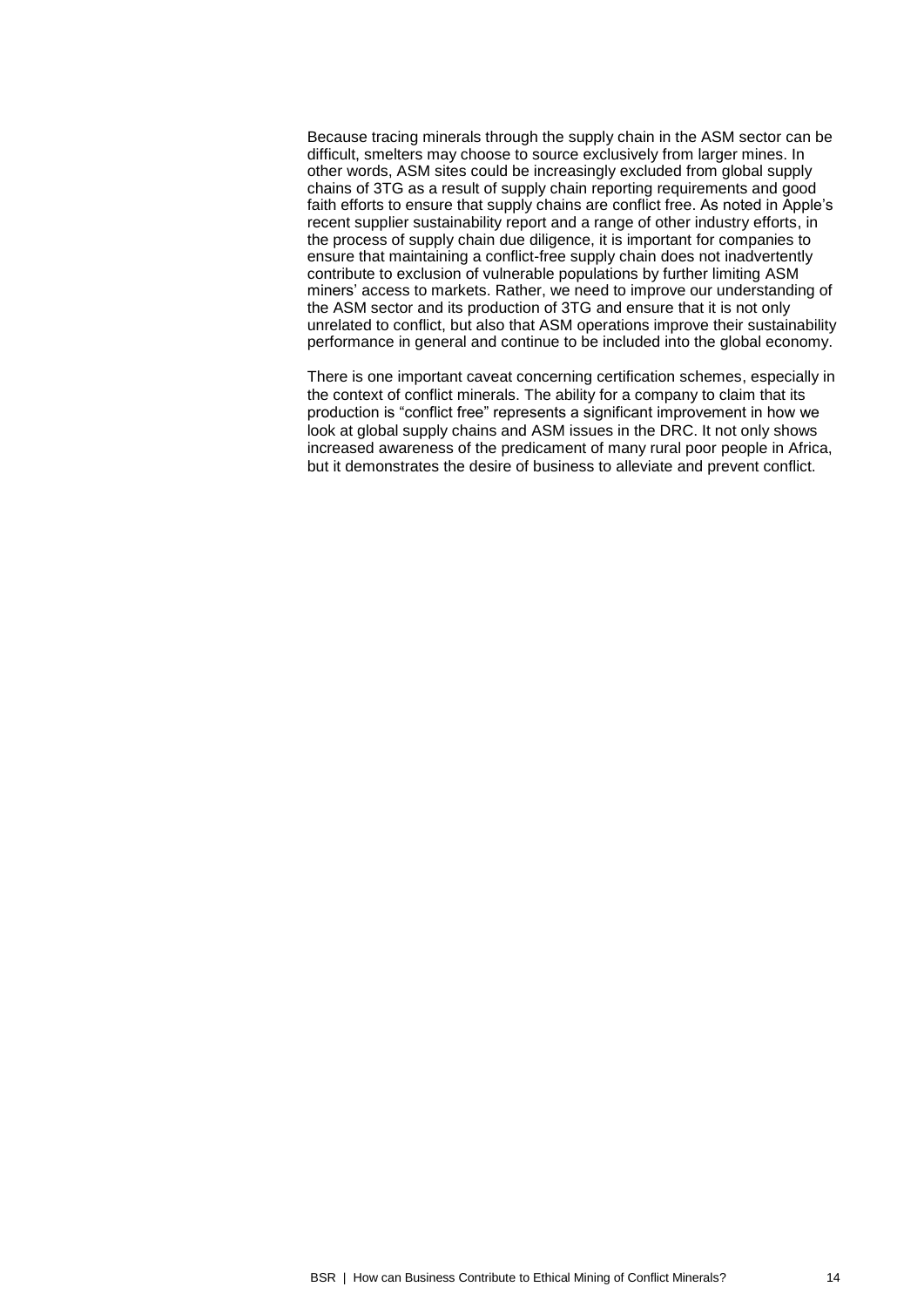### Moving toward the Sustainable Sourcing of DRC **Minerals**

The mining of 3TG in the DRC and surrounding region represents an important livelihood strategy to hundreds of thousands of people. But it needs to be carried out in an equitable, safe, and socially and environmentally sustainable manner.

By looking at the current efforts by governments, NGOs, and the private sector to both improve transparency in the sourcing of 3TG in the DRC and enhance the sustainability performance of ASM sites throughout Africa, we can begin to recognize a virtuous relationship between investments in the sustainability of ASM sites and improvements in stable and ethical supply chains.

As discussed above, a wide gamut of concerns will very likely persist even in the absence of conflict, which will continue to present challenges for supply chain management. In other words, even if the DRC were to find itself in a situation of prolonged peace and stability, the human rights and environmental risks associated with sourcing these minerals would likely continue until they are systematically addressed. Similarly, business should not examine the ethical standing of 3TG sourcing exclusively in terms of conflict; we should look at the broader socio-economic and human rights conditions of these minerals' production.

The social and environmental concerns associated with the mining of 3TG discussed above represent a risk to company operations—both LSM companies operating in the DRC and surrounding region and companies whose products may use 3TG. In addition to being a robust risk mitigation strategy, by taking supply chain management to a new level through engagement with the ASM sector, businesses have the opportunity to generate local social benefits, such as improved working conditions, improved livelihoods, reduced poverty, and increased community stability. Companies will not only support stable supply chains that offer reduced reputational and regulatory risks, but also create an environment conducive to the creation of significant benefits to local mining communities.

#### The Business Case for Engagement with ASM

In order to gain a better understanding of the business rationale for going beyond the traceability and transparency of supply chains to actual engagement at the ASM level, BSR interviewed topic experts from industry, civil society, and academia (see Appendix 2). They enthusiastically conveyed that the active involvement of corporate actors in the ASM sector would greatly strengthen the economic and social progress of the Great Lakes region. These interviews also revealed that the companies along the conflict minerals supply chain are not the only ones that have a vested interest in the conditions of ASM sites; companies with business in the region, including multinational mining companies, also stand to benefit from a prosperous ASM sector.

Our interviews revealed that there is not only great interest in continuing to address concerns over conflict minerals, but that efforts would stand to benefit from a more concerted, collaborative action among all stakeholders.

BSR identified two categories of companies who stand to benefit from engagement with the ASM sector:

- » **Companies with current or potential business interests in the region:** Principally, LSM companies operating in the region
- » **Companies making investments in conflict-free sourcing from the DRC and responsible supply chain due diligence:** Companies along the conflict mineral supply chain (CMSC)

Conflict is not the sole supply chain concern. Even if the DRC were at peace, many of the human rights and environmental risks associated with mineral sourcing would still exist.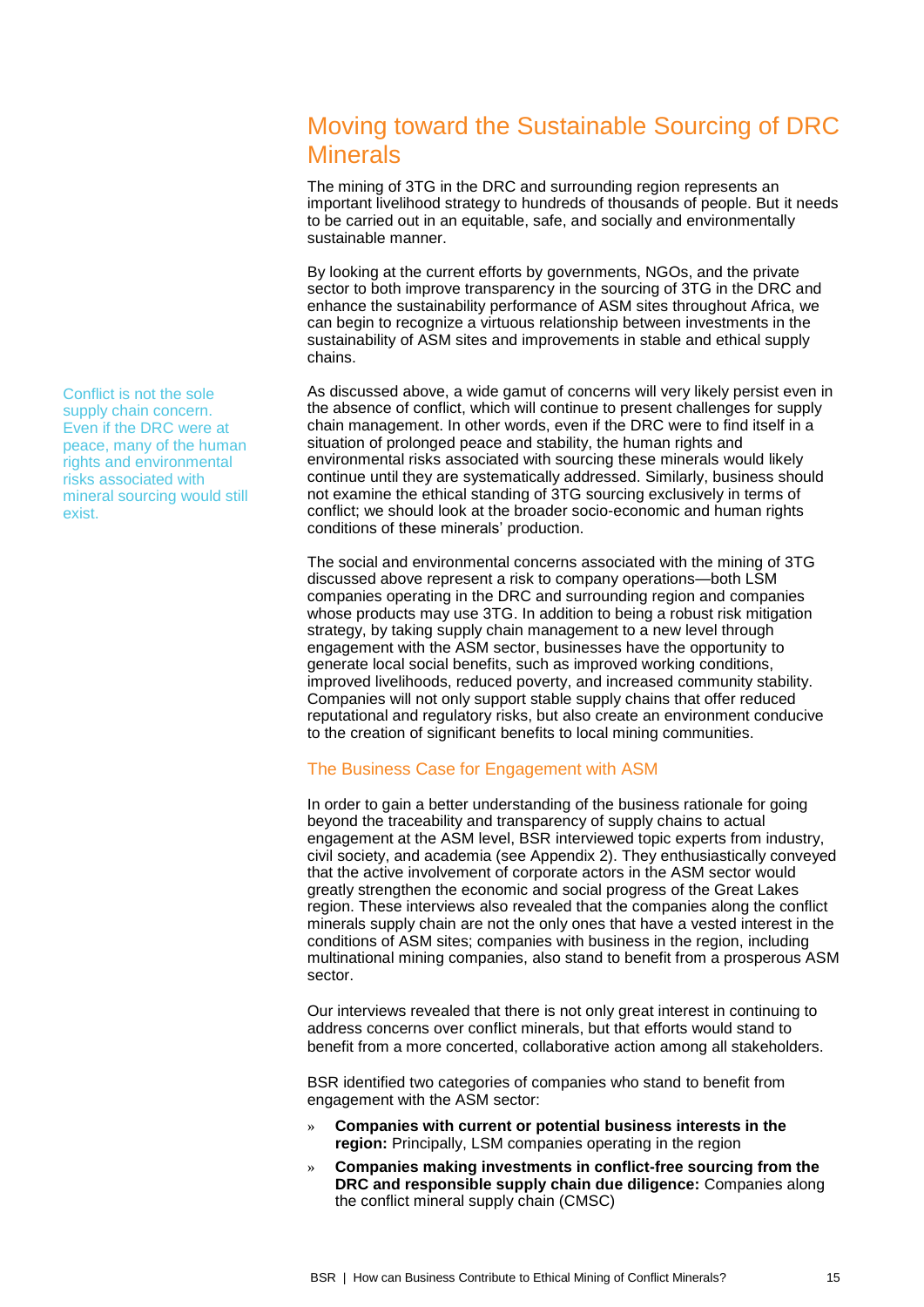#### The ASM and LSM Relationship

The relationship between LSM companies and the ASM sector is often poorly understood and has been troubled by a general mismatch of expectations, which has led to mistrust and conflict in some cases.<sup>20</sup> In the absence of effective engagement, LSM companies can find themselves facing delays in project development or impacts on production as they respond to ASM concerns or actions. 21

In recent years, LSM companies have sought to work in collaboration with NGOs, international organizations, and governments to improve the conditions of ASM sites. They may attempt to support development of a vibrant ASM sector that functions in harmony alongside other medium- and large-scale mining operations through technological transfer, community engagement projects, and capacity building.

While the motivations for such engagement will certainly vary by site, they are likely to relate broadly to issues, such as risk minimization and security, managing reputational risk, maximization of community development opportunities, pressure for corporate accountability, and maximization of company benefits, such as exploration benefits and improved mine closure planning. The rationale for LSM companies to engage with the ASM sector includes:

- » **Risk minimization and security:** Where LSM and ASM activities occur in close physical proximity, ASM can generate health and safety concerns for LSM companies.<sup>22</sup> Proactive engagement with the ASM sector can help mitigate these risks.
- » **Maximizing community development opportunities:** ASM engagement represents an important aspect of a company's community development strategy. Community development is in effect a reciprocal process—by helping communities develop themselves in a sustainable manner, a company is ultimately helping itself.

LSM companies can stand to benefit directly from engagement with ASM in a number of ways. For example, developing a good relationship with ASM miners is often critical to gaining and retaining access to exploration licenses and local social licenses to operate. In addition, involving ASM workers directly in the mine closure process could be an approach that addresses both the issues of the LSM company's legacy and the livelihoods of ASM miners at the same time.

#### The Nexus of CMSC Companies and ASM

The ASM sector and the CMSC companies (the companies making products that may contain some amount of conflict minerals) are indirectly linked through the 3TG supply chain. As CMSC companies have recently had to respond to changing regulatory environments and are already looking at tracing their supply chains, they are focusing more attention on the origins of their source material. Section 1502 of the U.S. Dodd–Frank Wall Street Reform Act, signed into law in July 2010, requires American companies to conduct due diligence on their mineral supply chains and report on their sources of gold, tin, tungsten, and tantalum to discourage ties to conflict in the DRC.

<sup>&</sup>lt;sup>20</sup> Bryceson and Jønsson, 2013.

<sup>&</sup>lt;sup>21</sup> The conflict Barrick Gold experienced related to the North Mara mine in Tanzania provides a case in point. See www.theglobeandmail.com/report-on-business/rob-magazine/barrickstanzanian-project-tests-ethical-mining-policies/article559188/?page=all.

<sup>22</sup> Again, the case of the North Mara mine in Tanzania offers a well-known example within the gold mining community.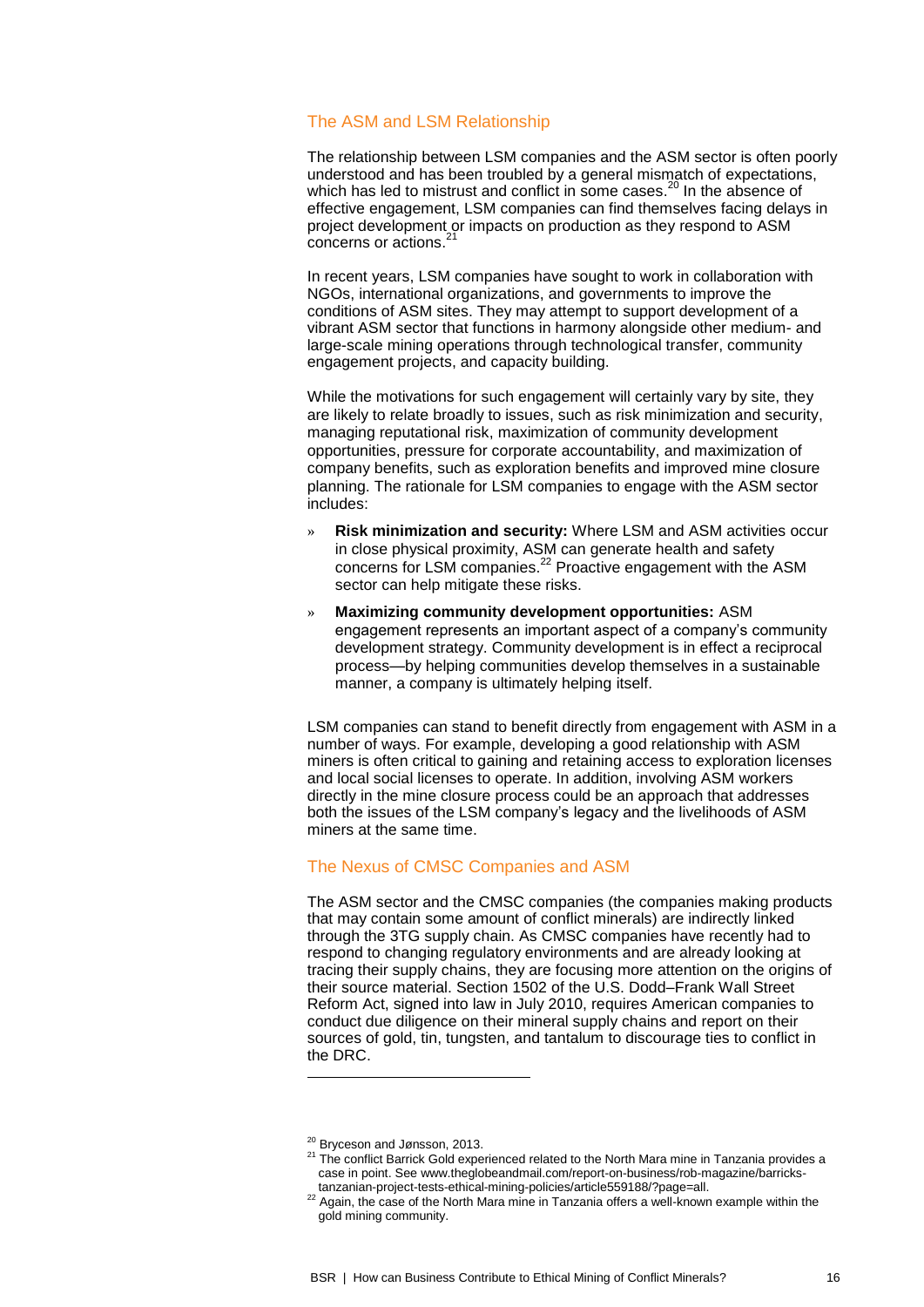CMSC companies must engage with the ASM sector to satisfy the need and desire for comprehensive supply chain due diligence. Such an objective must focus attention on the critical issues at mine sites and not be narrowly confined to identifying financing of violence and insurrection. Moreover, by addressing the fundamental issues related to the production of minerals, CMSC companies have the opportunity to contribute to the improvements in the sector's productivity and efficiency, further reinforcing and stabilizing the supply of these critical materials. As such, the rationale for CMSC companies to engage with the ASM sector includes:

- » **Proactive and efficient supply chain management:** Many downstream companies are implementing systems to trace the use of conflict minerals in their supply chains in response to U.S. regulation, in addition to other efforts related to supply chain social and environmental responsibility. The deplorable working conditions on many ASM sites mining 3TG present an additional significant reputational risk. Companies must play a key role in proactively ensuring that their supply chains are not only conflict free but are also fully ethical. That is, in addition to considering conflict, companies need to incorporate a wider spectrum of issues (including human rights issues, environmental standards, labor conditions, and land use conflict) into their supply chain management systems rather than dealing with them piecemeal.
- » **Ensuring stable material supplies:** ASM is an important source of raw materials that can enhance the stability of global materials prices (taking it off the market because of regulation, conflict, or a simple unwillingness to use certain sources can create price volatility). Supporting stability, good governance, and improvements in environmental and social performance can help increase productivity and efficiency on mine sites and ensure that these supplies remain available.

#### LSM and CMSC Companies Contribute to an Inclusive Economy

In looking at its potential, it becomes obvious that a well-functioning ASM sector can have significant impact at a local level. Business stands to benefit on multiple levels from engaging in creating a vibrant and prosperous ASM sector. Any engagement, however, needs to take into account the nature and scope of the primary challenges affecting this sector, which are inhibiting it from realizing its full potential.

LSM and CMSC companies have different rationales for engaging with the ASM sector and stand to benefit from this engagement differently. That said, they share a common catalyst for voluntary engagement with the ASM sector.

Unregulated ASM can pose significant reputational risks for CMSC and LSM companies, even in the absence of conflict. Incidents related to child labor, environmental damage, illegal activities, and human rights abuses taking place in the vicinity of LSM concessions often affect a company's corporate reputation if there is a perceived lack of engagement or neglect of the issues. Similarly, the prevalence of such issues in the CMSC supply chain can pose an important reputational risk—as evidenced by the ongoing focus on conflict minerals, supply chain slavery, supplier working conditions, and other issues. Proactive engagement on these issues can deflect potential criticism, can strengthen a company's reputation, and may support a company's case when discussing business with customers or regulation with government representatives.

Approaching conflict minerals supply chain management through engagement with the ASM sector could generate added benefits beyond those accrued to businesses themselves, as discussed above. Engagement with ASM by both CMSC and LSM companies could strengthen the sector, integrate it into the mainstream economy, and provide benefits to society by: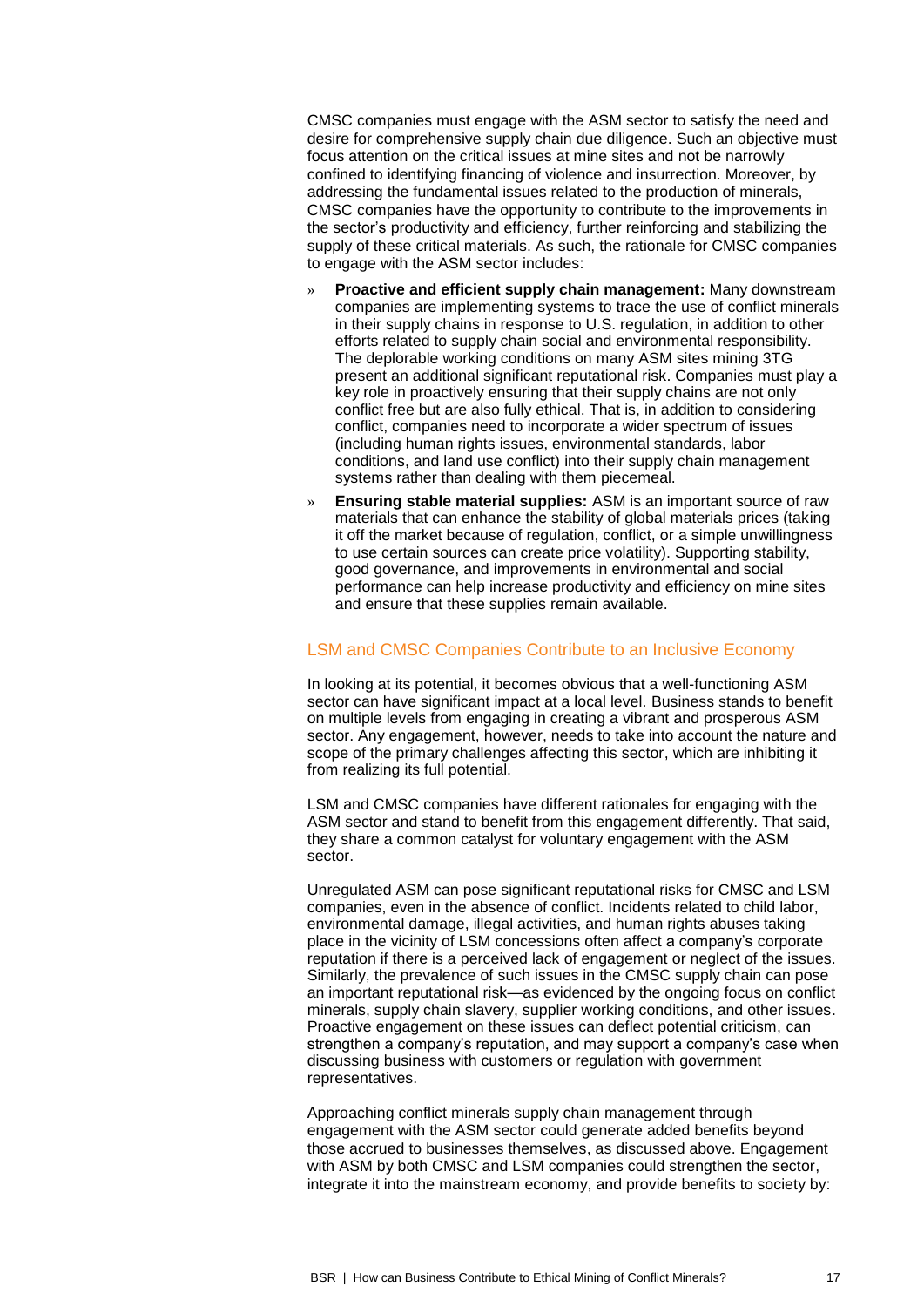- » Helping miners transform their subsistence practices into sustainable business practices,
- » Improving regional and international cooperation to address the challenges of conflict minerals,
- » Strengthening current certification schemes and making compliance more robust,
- » Enforcing international norms prohibiting child labor,
- » Contributing to the redress of discrimination against women, and
- » Encouraging political support for ASM.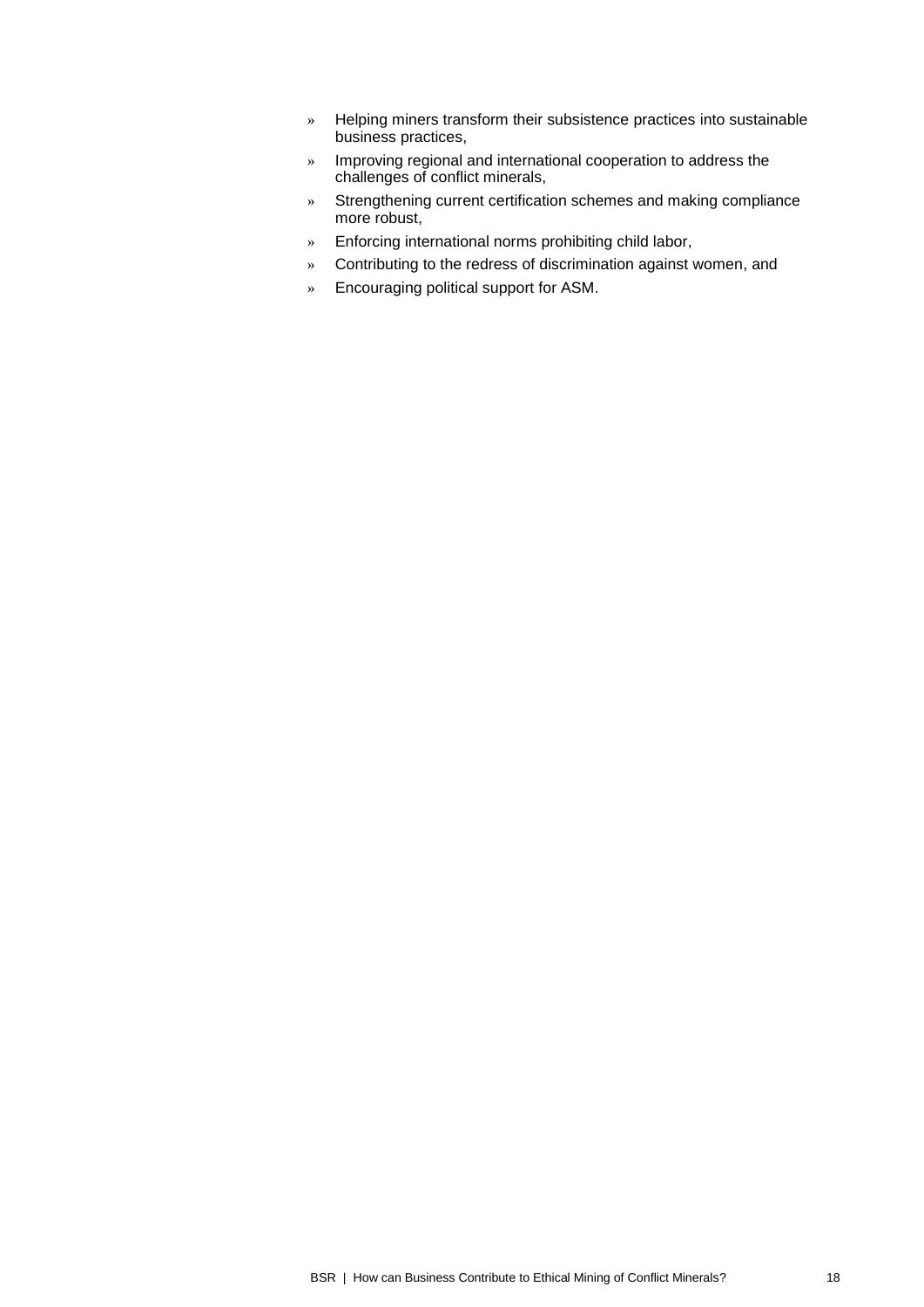# Addressing Child Labor on ASM Sites: An Opportunity for Business Leadership

Companies, particularly those subject to U.S. conflict minerals reporting requirements, are increasingly paying attention to the use of 3TGs from the DRC in their products. As CMSC companies address this issue, they can strengthen their efforts to manage their supply chain by taking a more comprehensive approach to understanding the risks and potential associated with the sourcing of 3TG from the DRC region. ASM miners, whether operating legally, informally, or illegally, are key stakeholders for companies involved in the sourcing of minerals, as well as those with business interests in the region.

This working paper has articulated the challenges of sourcing minerals from a sustainable development perspective by inciting business to adopt a new perspective on supply chain management of minerals sourcing—one that looks beyond the primordial issue of financing insurrection and militia activities to include the wide range of challenges that the sector faces. The rationale behind taking such a comprehensive approach is anchored in the recognition that these challenges are likely to prevail, even in the absence of conflict.

Labor conditions at ASM sites are inextricably linked to complex social and economic considerations that are certainly aggravated by, but not necessarily caused by, conflict. More specifically, the motivating factors and context that lead children to work in the mines are embedded in a given region's socioeconomic history and are thus all the more challenging to address. Any long-term strategy toward fair, equitable sourcing of minerals from the DRC needs to reach beyond ensuring traceability to involve a more proactive approach that seeks to address these very issues.

BSR is looking to catalyze business action for the long-term sustainable sourcing of DRC minerals. The ways to engage with scattered informal miners remain elusive, but it is more critical now than ever before to develop a process that is tailored to different conditions and leads to better understanding of the sector's diversity and, ultimately, its organization. To this end, BSR has conducted two in-person workshops in early 2014, bringing together both CMSC and LSM companies to determine a potential collective approach to DRC minerals sourcing "beyond supply chain management." We are developing a collaborative approach to address these critical issues and encourage positive local sustainable development for ASM communities in the DRC.

Specifically, the focus will be on addressing issues of child labor on ASM sites in collaboration with Pact, an international development NGO with extensive experience in mining communities, while jointly developing tools to support supply chain engagement and transparency. As outlined in this paper, child labor presents one of the greatest areas of concern related to the ASM sector and, therefore, to the production of 3TG in the DRC. As mentioned earlier, child labor is one of a few key issues noted in the OECD Due Diligence Guideline for Responsible Sourcing of Minerals, as well as the recent HRW report on ASM in Tanzania.<sup>23</sup> While all social and environmental challenges faced by the ASM sector are important to the ethical production and sourcing of these minerals, addressing the issue of child labor on ASM sites in the Great Lakes region holds great opportunity for companies to have a significant impact on local communities.

-

Any long-term strategy toward fair, equitable sourcing of minerals from the DRC needs to reach beyond ensuring traceability to involve a more proactive approach.

<sup>&</sup>lt;sup>23</sup> The full HRW report can be accessed at: www.hrw.org/sites/default/files/reports/tanzania0813\_ForUpload\_0.pdf.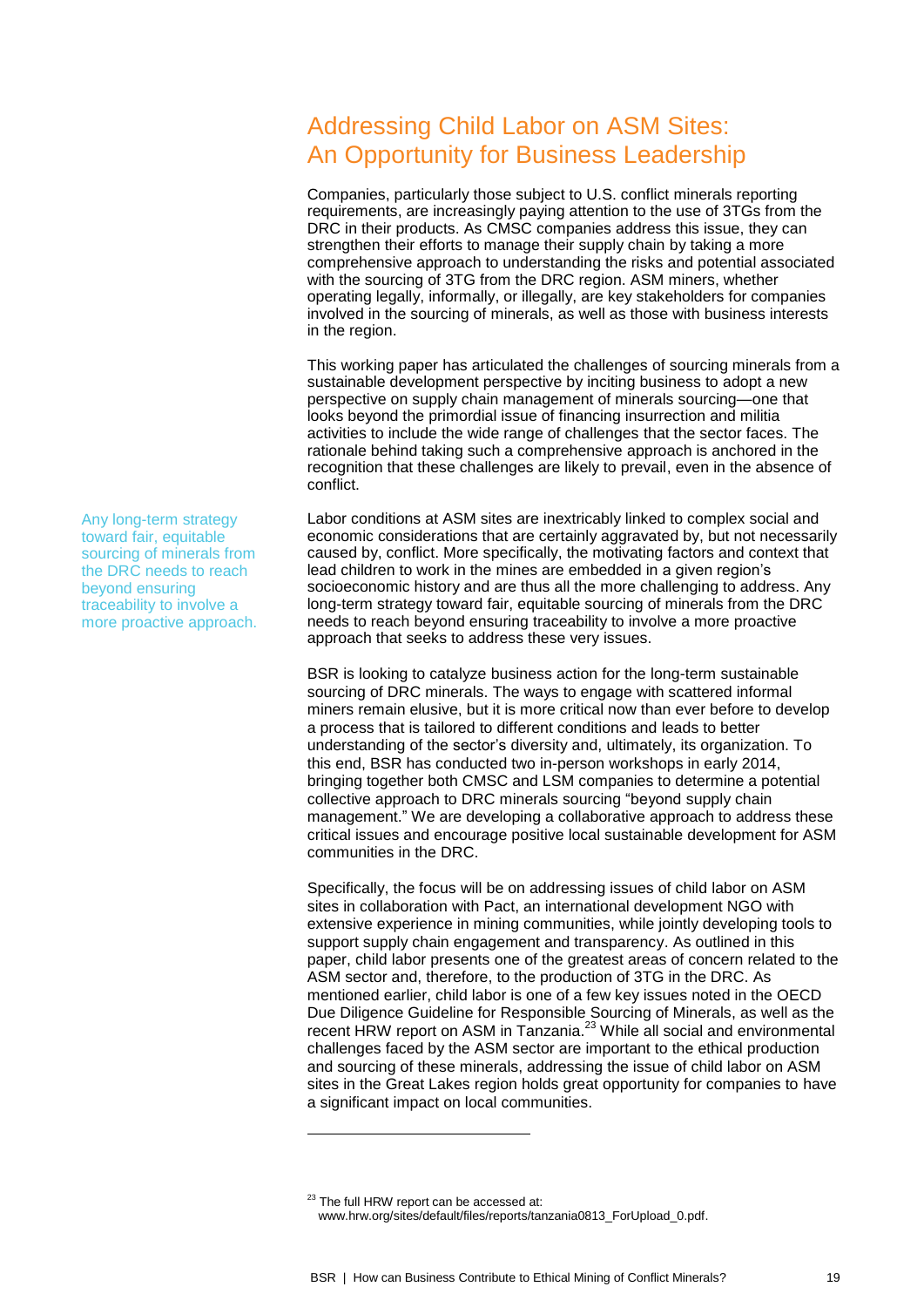### References

Bourgouin, F. "What Future for Artisanal Mining? The Politics of FDI in the Mining Sector in Tanzania." In *African Mining Take-Off in Artisanal Mining and Social Change in Tanzania,* edited by D. F. Bryceson and J. B. Jønsson. Earthscan: London, 2013.

Bryceson, D. F., and J. B. Jønsson, eds. *African Mining Take-Off in Artisanal*  Mining and Social Change in Tanzania. Routledge: London, 2013.

Buxton, A. MMSD+10: Reflecting on a decade of mining and sustainable development. IIED Discussion Paper, IED, London, 2012. Available at http://pubs.iied.org/16041IIEDhtml.

CASM (Communities and Small-Scale Mining). "Certification and Small-Scale Mining: An Emerging Opportunity for Sustainable Development." CASM: Washington, D.C., 2008a.

Hentschel T., Hruschka F., and Priester M. "Global Report on Artisanal and Small-scale Mining", IIED and WBCSD, 2002.

Hilson, G. "Small-Scale Mining and Its Socioeconomic Impact in Developing Countries." *Natural Resources Forum,* 2002, vol. 26, no. 1, pp. 3–13.

Hilson, G., ed. *The Socio-economic Impacts of Artisanal and Small-Scale Mining in Developing Countries,* Taylor and Francis Group: Rotterdam, 2003.

Hinton, J. "Communities and Small-Scale Mining: An Integrated Review for Development Planning." CASM: Washington, D.C., 2007.

ICMM (International Council on Mining and Metals). "Community Development Toolkit." ICMM: London, 2005.

ICMM (International Council on Mining and Metals). "Human Rights in the Mining and Metals Industry: Overview, Management Approach, and Issues." ICMM: London, 2009.

ICMM (International Council on Mining and Metals). "Planning for Integrated Mine Closure: Toolkit." ICMM: London, 2008.

ILO (International Labour Organization). "Social and Labour Issues in Small-Scale Mines. Report at the Tripartite Meeting on Social and Labour Issues in Small-Scale Mines, Sectoral Activities Programme," ILO: Geneva, 1999.

ILO. "A Load too Heavy: Child labour in mining and quarrying. International Labour Organization," ILO: Geneva, 2005 Available at www.ilo.org.

Lole, H. "The Trend in Artisanal and Small-Scale Mining Development in Papua New Guinea." Presented at the Asia Pacific Learning Event, June 7– 12, 2005, www.psdn.org.ph/aple/paper\_lole.pdf.

MMSD (Mining, Minerals, and Sustainable Development). "Artisanal and Small-Scale Mining, in Breaking New Ground." Earthscan: London, 2002.

PACT "Breaking the Chain. Ending the Supply of Child-mined Minerals" PACT, 2013, Washington, DC.

Pelon, R. "Formalizing Informal Mining Activity." Background paper. CASM: Washington, D.C., 2005.

Pelon, R., and B. Martel-Jenkin. "Guidance Note: Formalizing Informal Artisanal Mining Activity." CASM and BRGM: Washington, D.C., 2005.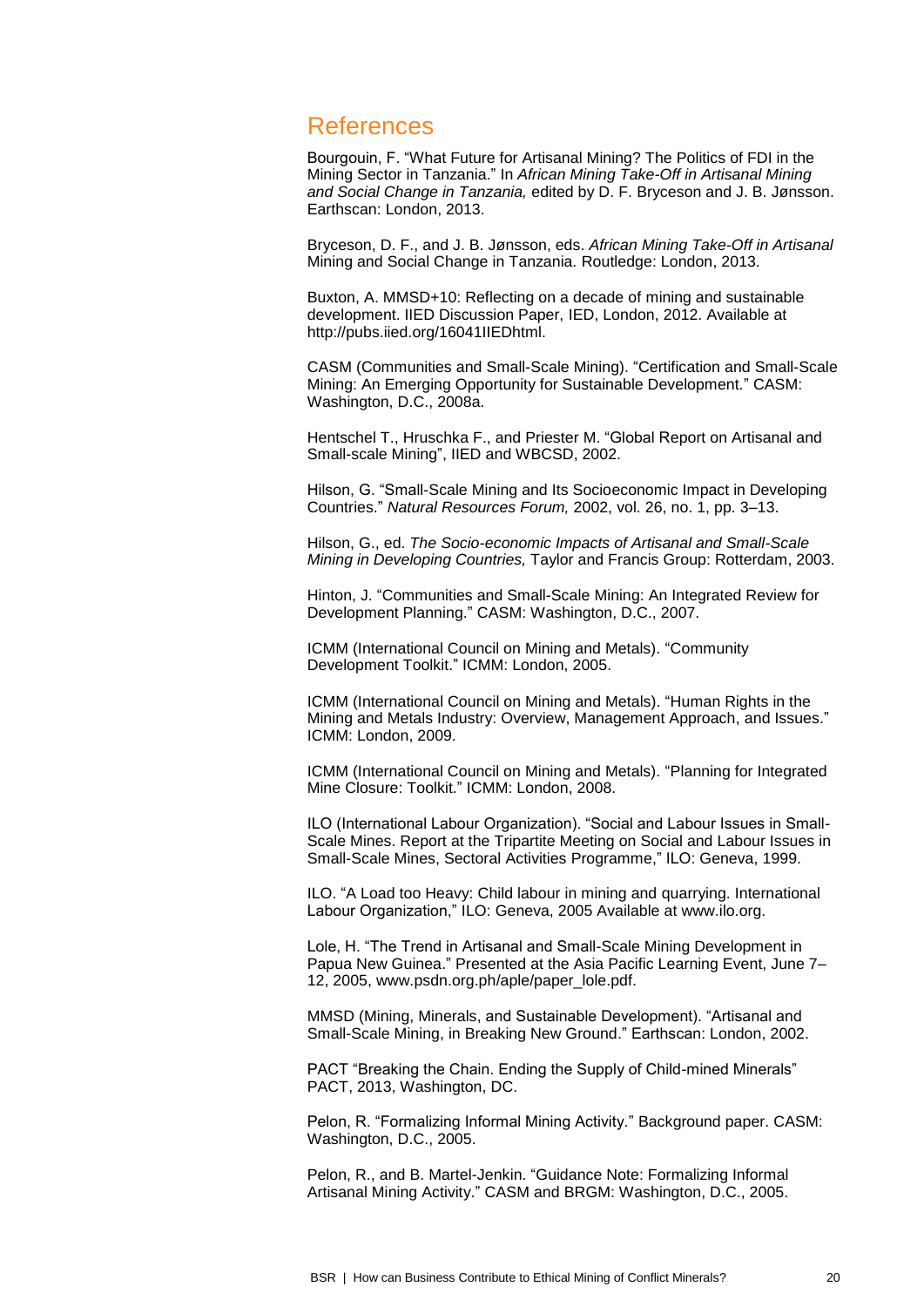Siegel, S., and M. Viega. "Artisanal and Small-Scale Mining as an Extralegal Economy: De Soto and the Redefinition of 'Formalisation.'" *Resources Policy,* 2009, vol. 34, pp. 51–56.

Telmer, K. "Mercury Use in Artisanal and Small-Scale Mining: Existing Solution and International Experiences in Reduction Efforts." World Bank, 2009, Washington, DC.

The World Bank, "Democratic Republic of the Congo: Growth with Governance in the Mining Sector," 2008, https://openknowledge.worldbank.org/bitstream/handle/10986/8072/434020R evised010Box327409B01PUBLIC1.txt?sequence=2.

The World Bank. "World Bank Approves a Grant of US\$50 Million for Growth with Governance in the Mineral Sector Project (PROMINES) in the Democratic Republic of the Congo." Press release, 2010, No. 2011/005/AFR, http://web.worldbank.org/WBSITE/EXTERNAL/NEWS/0,,contentMDK:22636 466~pagePK:64257043~piPK.:437376~theSitePK:4607,00.html?cid=3001.

United Nations. "The future we want". Resolution adopted by the General Assembly 66/288 United Nations General Assembly. 11 September 2012. "The Future We Want." Rio de Janeiro, 2012.

Villegas, C. , R. Weinberg, E. Levin, and K. Hund. "Artisanal and Small-Scale Mining in Protected Areas and Critical Ecosystems Programme. A Global Solutions Study" Estelle Levin Limited and WWF, 2012.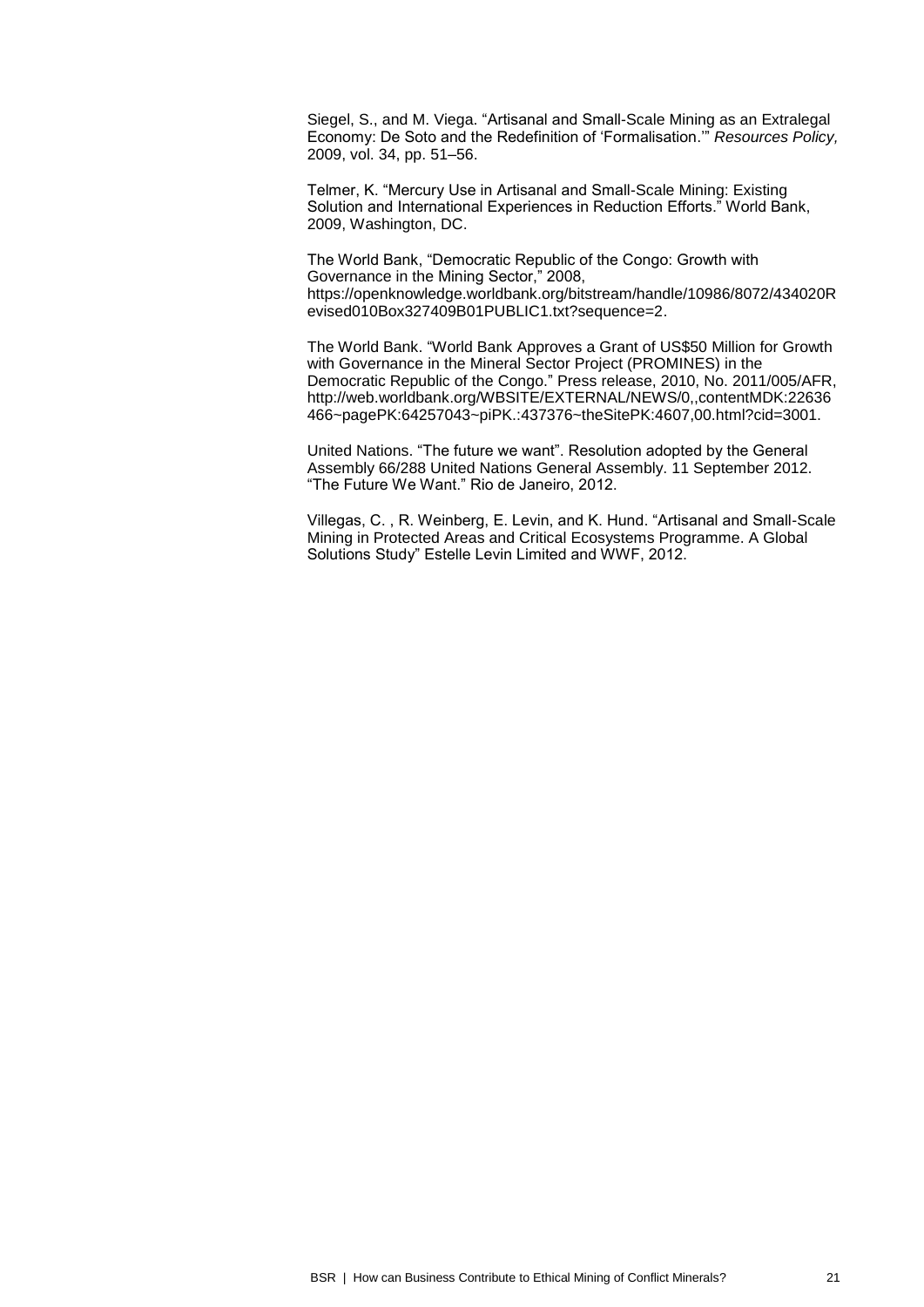# Appendix 1: An Overview of the ASM Sector

The ASM sector incorporates both formal and informal mining, where informal mining includes miners who operate outside the legal framework of the host country, which is often referred to as "illegal" mining. ASM activities are often conflated with notions of illegality and criminal activity, but while some ASM activities may be illegal, many are formalized and sign licensing agreements with state governments.

ASM activities can be broadly categorized as follows:

- **Legal:** The legality of ASM activities is determined by government policy and legislation. When ASM activities are considered legal, they are recognized through the provision of ASM mining permits on specifically designated land.
- **Informal:** This category includes any ASM activity occurring outside the legal framework of the country (also referred to as extralegal activities).  $^{24}$ Illegal mining may still apply a system of recognized property rights (through customary rights or tribal authorities), but the country's national laws do not recognize these rights.
- » **Illegal:** Illegal ASM is defined as those ASM activities that are undertaken without government accord or that the country's legislation does not recognize. This category includes ASM activities on a concession where the government has ceded exclusive mining rights to an LSM company, thus necessitating the evacuation (or eviction) of all miners.
- » **Trespassing:** This category encompasses any ASM activity that takes place in a restricted area or on private property without proper permission, including ASM miners who are invading the mine pit of largescale mines. However, mining concessions granted to large-scale commercial companies often have many ASM communities living on them. These communities should not be considered to be trespassing per se. Rather, the mining company is responsible for collaborating with the government to demarcate restricted areas and communicate about them to ASM miners.
- » **Criminal activity:** ASM is deemed illegal under the laws of the country.

However, there has been some progress over the past decade.<sup>25</sup> MMSD tasked governments with the responsibility for monitoring ASM, and some (including those of Ghana, Mongolia, Sierra Leone, and Uganda) have adopted more inclusive policies, increasingly recognizing ASM as a legitimate route out of poverty (Ethiopia is an inspiring case study). Key policy frameworks—for instance, those agreed by the Inter-Governmental Forum on Mining, Minerals, Metals, and Sustainable Development (Mining Policy Framework) and the African Union (Africa Mining Vision)—set priorities for formalizing ASM and improving its social and environmental impacts.

Many governments have recently sought to strengthen their domestic ASM policies (e.g., the governments of Ethiopia, Ghana, and Tanzania), while international agencies and donors are expanding their efforts to help developing countries improve the governance of their extractives sector and its impacts on green growth, poverty reduction, and human rights (e.g., the UN Economic Commission for Africa's [UNECA] new African Mineral Development Centre). The UN Minamata Convention, agreed to in January 2013, further spurs action, as signatory governments have only three years to develop strategies to reduce mercury use in the ASM gold sector. At the same time, the cessation of the World Bank's CASM program network

<sup>&</sup>lt;sup>24</sup> See Siegel and Viega, 2009.

<sup>25</sup> Buxton, 2012.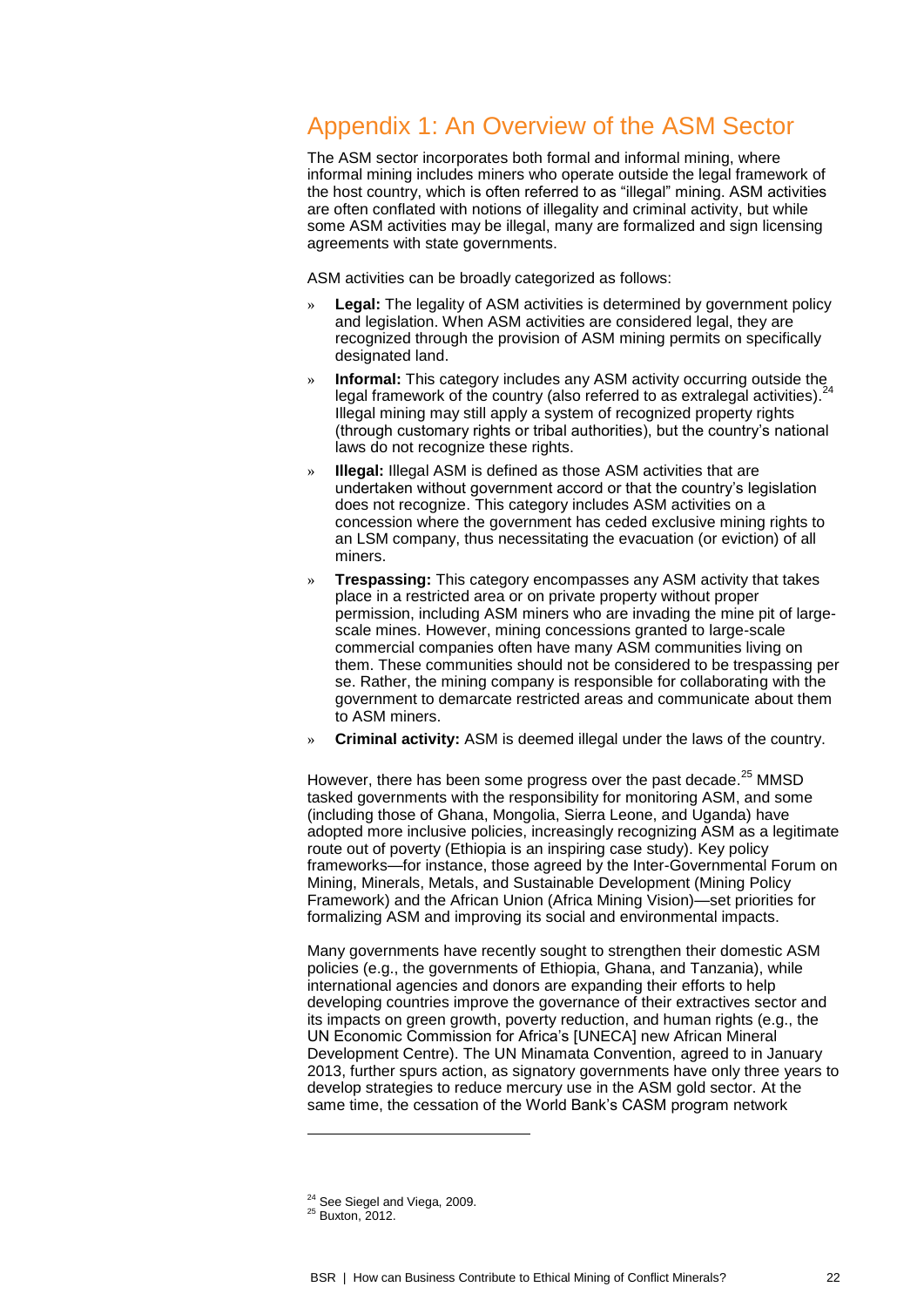activities has left a significant gap at the international level; ASM now lacks an institutional home for key sector actors to share knowledge and learn from each other.<sup>26</sup>

In addition, portions of many international conventions and codes are relevant to the operation of ASM mines. These codes and conventions often contain principles that would be implemented most effectively by the ASM miners themselves. However, companies working with these miners need to be aware of the context in which they operate. In some cases, the codes apply directly to companies.

Relevant codes and conventions include:

- » The ILO International Programme for the Elimination of Child Labour (IPEC) and the associated ILO No. 182 Worst Forms of Child Labour Convention
- » The Voluntary Principles on Security and Human Rights
- » The UN Global Compact

-

» The ILO Declaration on Fundamental Principles and Human Rights at Work

In addition to these broad conventions and codes, a number of mining industry initiatives, performance standards for multinational companies, and industry codes are relevant to the interaction between companies and ASM. While not all of these standards refer specifically to ASM, they all provide guidance on social, environmental, and economic conditions that affect the ASM sector. Table 1 provides an overview of the relevant aspects of these codes and standards.

 $26$  However, an initiative launched recently by the IIEED, which is based on London, seeks to redress this issue by developing an ASM-knowledge program.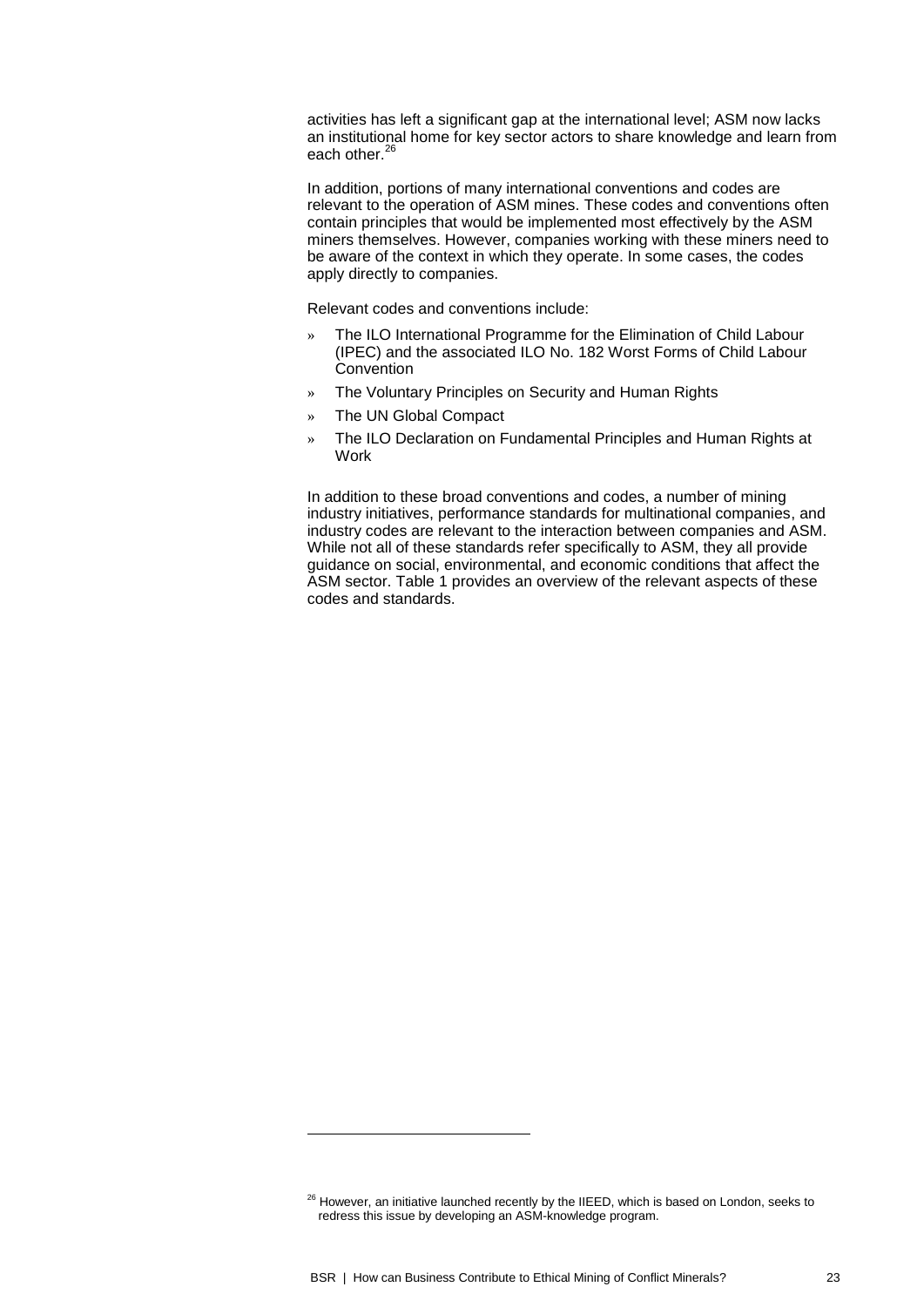| Existing Framework /<br><b>Topics Covered</b>                          | <b>ASM (specific</b><br>mention) | <b>Human Rights</b><br>and Security | Environmental | <b>Health and</b><br><b>Safety</b> | <b>Child Labor</b> | <b>Gender</b> | and Relocation<br><b>Resettlement</b> | corruption, Good<br>Payments, Anti-<br>Transparency of<br><b>Governance</b> | <b>Development</b><br>Engagement<br>Community<br>and |
|------------------------------------------------------------------------|----------------------------------|-------------------------------------|---------------|------------------------------------|--------------------|---------------|---------------------------------------|-----------------------------------------------------------------------------|------------------------------------------------------|
| <b>Practices</b><br>Centre for Responsible Jewelry                     |                                  |                                     |               |                                    |                    |               |                                       |                                                                             |                                                      |
| <b>Requirements</b><br><b>EBRD Performance</b>                         |                                  |                                     |               |                                    |                    |               | 0                                     |                                                                             | с                                                    |
| <b>Transparency Initiative</b><br>Extractive Industries                |                                  |                                     |               |                                    |                    |               |                                       | $\bullet$                                                                   |                                                      |
| UN Global Compact                                                      |                                  |                                     |               |                                    |                    |               |                                       | c                                                                           |                                                      |
| <b>Supplement</b><br><b>GRI Mining and Metals</b>                      |                                  |                                     |               |                                    |                    |               | $\bullet$                             |                                                                             |                                                      |
| Principles<br><b>ICMM Sustainable Development</b>                      |                                  |                                     |               |                                    |                    |               |                                       | $\bullet$                                                                   |                                                      |
| <b>IFC Performance Standards</b>                                       |                                  |                                     |               |                                    |                    |               | c                                     |                                                                             |                                                      |
| ILO 182 Worst Forms of Child<br>Labor Convention                       |                                  |                                     |               |                                    |                    |               |                                       |                                                                             |                                                      |
| <b>Principles and Rights at Work</b><br>ILO Declaration on Fundamental |                                  |                                     |               |                                    |                    |               |                                       |                                                                             |                                                      |
| <b>Management Code</b><br>International Cyanide                        |                                  |                                     |               |                                    |                    |               |                                       |                                                                             |                                                      |
| <b>Kimberley Process</b>                                               |                                  |                                     |               |                                    |                    |               |                                       |                                                                             |                                                      |
| <b>Millennium Development Goals</b>                                    |                                  |                                     |               |                                    |                    |               |                                       |                                                                             |                                                      |
| <b>Multinational Corporations</b><br><b>OECD Guidelines for</b>        |                                  |                                     |               |                                    |                    |               |                                       |                                                                             |                                                      |
| and Human Rights<br>Voluntary Principles on Security                   |                                  |                                     |               |                                    |                    |               |                                       |                                                                             |                                                      |
| Source: Adapted from Wardell Armstrong, 2007.                          |                                  |                                     |               |                                    |                    |               |                                       |                                                                             |                                                      |

Source: Adapted from Wardell Armstrong, 2007.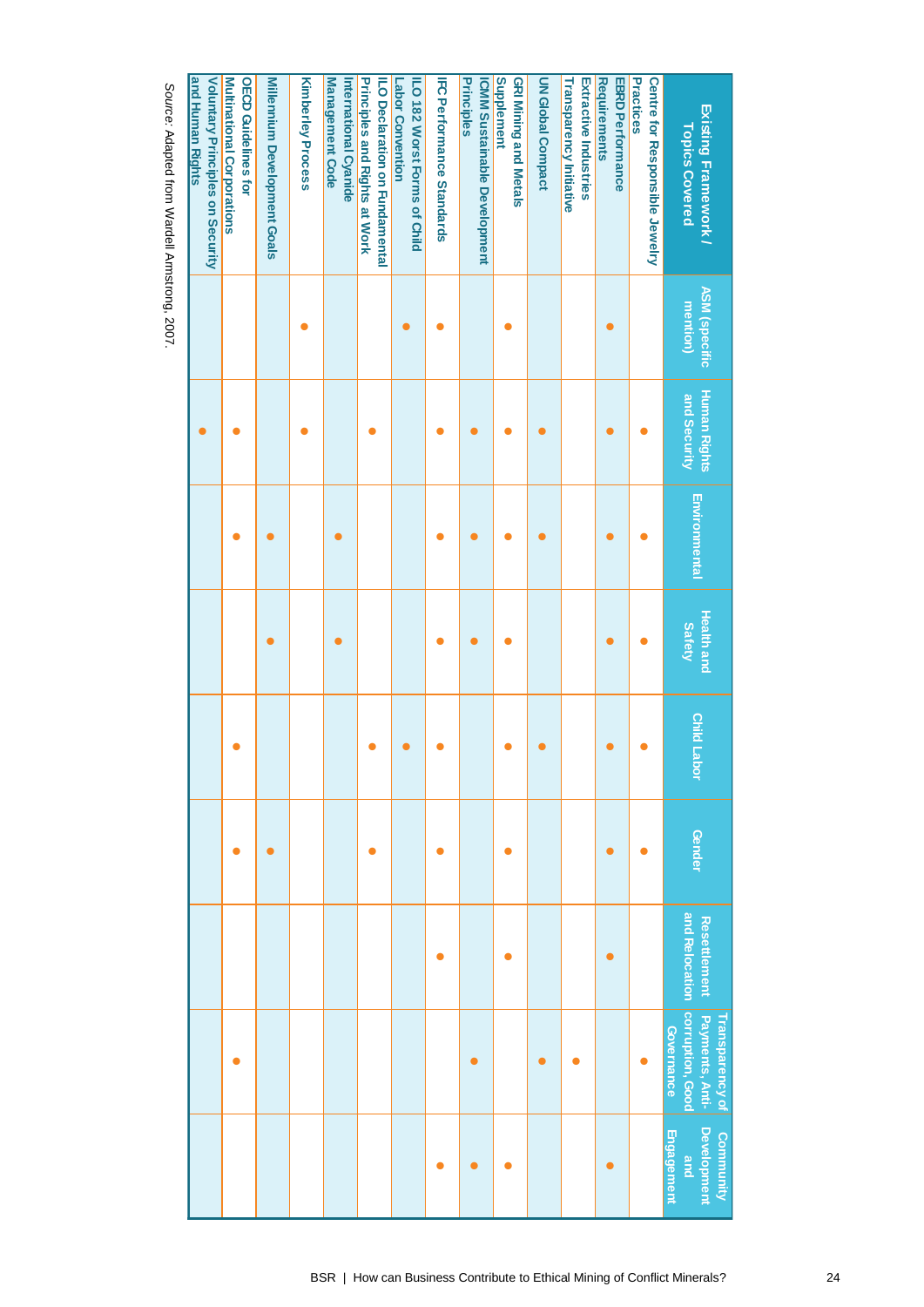#### **Resources**

"A Guide to Human Rights Impact Assessment and Management (draft)." International Business Leaders Forum, International Finance Corporation, and UN Global Compact, 2007, [http://commdev.org/content/document/detail/955.](http://commdev.org/content/document/detail/955)

"Certification and Small-Scale Mining: An Emerging Opportunity for Sustainable Development." Communities and Small-Scale Mining, 2008[, www.artisanalmining.org.](http://www.artisanalmining.org/)

"Communities and Small-Scale Mining", The World Bank, 2013, [www.artisanalmining.org/index.cfm.](http://www.artisanalmining.org/index.cfm)

"Community Development and Local Conflict: A Resource Document for Practitioners in the Extractives Sector (draft)," International Finance Corporation and Environmental Resources Management, 2008,

"Conflict-Sensitive Business Practice: Guidance for Extractive Industries." International Alert, 2005, [http://commdev.org/content/document/detail/983.](http://commdev.org/content/document/detail/983)

"Good Practice Note: Addressing Child Labour in the Workplace and Supply Chain." International Finance Corporation, 2002, [www.ifc.org/ifcext/sustainability.nsf/Content/Publications\\_GoodPractice\\_Labor.](http://www.ifc.org/ifcext/sustainability.nsf/Content/Publications_GoodPractice_Labor)

"Human Rights Compliance Assessment." Danish Institute for Human Rights, 2007, [http://humanrightsbusiness.org/?f=compliance\\_assessment.](http://humanrightsbusiness.org/?f=compliance_assessment)

[http://commdev.org/content/document/detail/1801.](http://commdev.org/content/document/detail/1801)

*Occupational Health and Safety Handbook for Surface Small-Scale Miners,* ILO Sectoral Activities Programme, 2001, [www.ilo.org/public/english/dialogue/sector/papers/mines/handbook.pdf.](http://www.ilo.org/public/english/dialogue/sector/papers/mines/handbook.pdf)

Pelon, R. "Formalizing Informal Mining Activity," CASM Background Paper, 2005, [www.artisanalmining.org.](http://www.artisanalmining.org/)

Pelon, R., and B. Martel-Jenkin. "Guidance Note: Formalizing Informal Artisanal Mining Activity," CASM, 2005[, www.artisanalmining.org.](http://www.artisanalmining.org/)

Wardell, A. "Developing Relationships with Artisanal Mining Sector, Guidance for Large-Scale Mining Companies" (draft). CASM/CommDev Guideline, 2007, London.